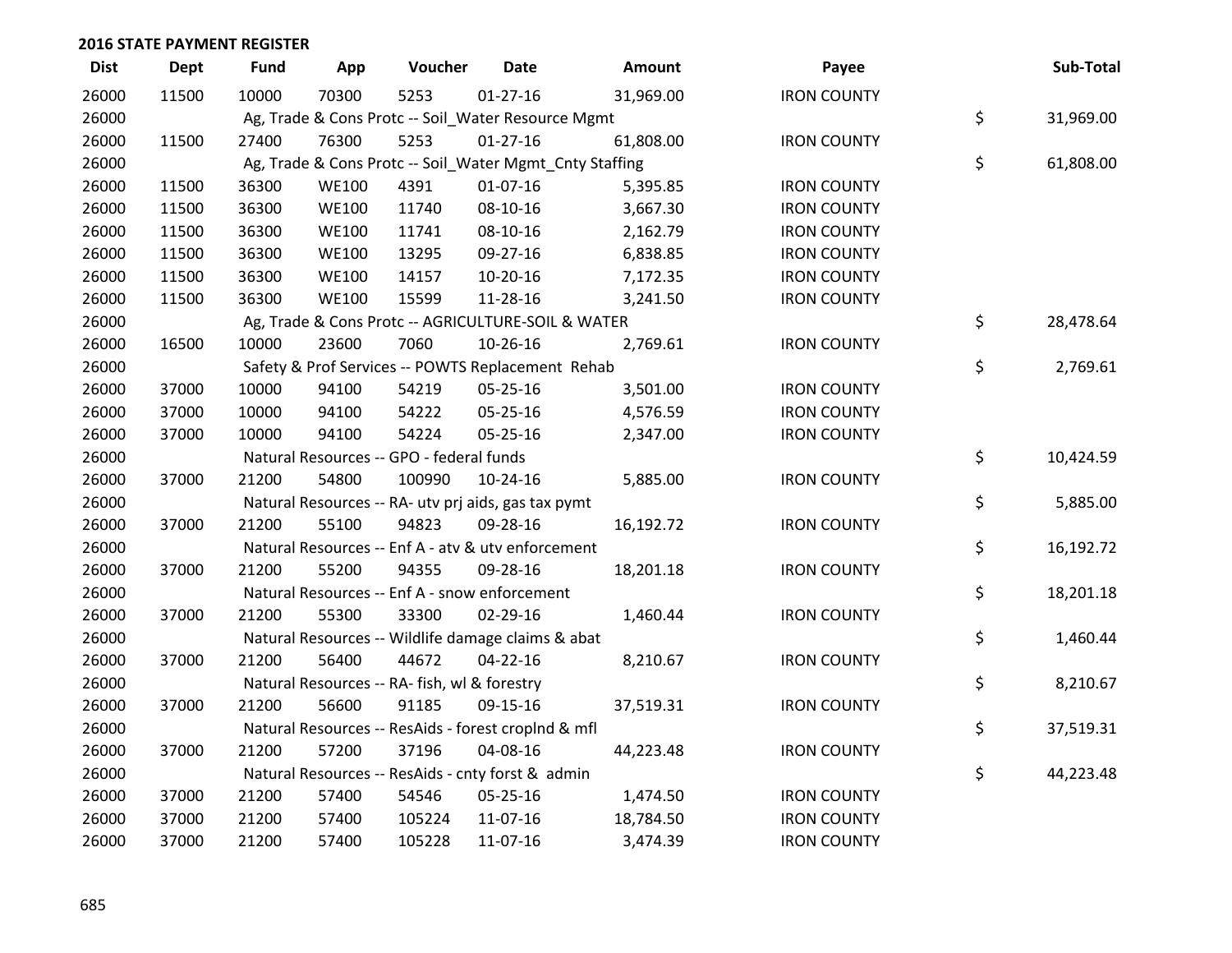| <b>Dist</b> | <b>Dept</b> | <b>Fund</b> | App          | Voucher                                             | <b>Date</b>    | Amount     | Payee              | Sub-Total        |
|-------------|-------------|-------------|--------------|-----------------------------------------------------|----------------|------------|--------------------|------------------|
| 26000       | 37000       | 21200       | 57400        | 116918                                              | 12-30-16       | 752.78     | <b>IRON COUNTY</b> |                  |
| 26000       | 37000       | 21200       | 57400        | 116928                                              | 12-30-16       | 1,294.17   | <b>IRON COUNTY</b> |                  |
| 26000       | 37000       | 21200       | 57400        | 116938                                              | 12-30-16       | 3,470.00   | <b>IRON COUNTY</b> |                  |
| 26000       |             |             |              | Natural Resources -- RA- cnty snow trail & area aid |                |            |                    | \$<br>29,250.34  |
| 26000       | 37000       | 21200       | 57500        | 42283                                               | $04 - 11 - 16$ | 38,037.50  | <b>IRON COUNTY</b> |                  |
| 26000       | 37000       | 21200       | 57500        | 82509                                               | 08-10-16       | 38,037.50  | <b>IRON COUNTY</b> |                  |
| 26000       | 37000       | 21200       | 57500        | 92343                                               | 09-22-16       | 61,679.29  | <b>IRON COUNTY</b> |                  |
| 26000       |             |             |              | Natural Resources -- RA- snowmobile trail areas     |                |            |                    | \$<br>137,754.29 |
| 26000       | 37000       | 21200       | 57600        | 42286                                               | $04 - 11 - 16$ | 8,260.00   | <b>IRON COUNTY</b> |                  |
| 26000       | 37000       | 21200       | 57600        | 80676                                               | 08-05-16       | 41,195.00  | <b>IRON COUNTY</b> |                  |
| 26000       | 37000       | 21200       | 57600        | 80678                                               | 08-05-16       | 8,260.00   | <b>IRON COUNTY</b> |                  |
| 26000       | 37000       | 21200       | 57600        | 100988                                              | $10-24-16$     | 35,810.00  | <b>IRON COUNTY</b> |                  |
| 26000       | 37000       | 21200       | 57600        | 105226                                              | 11-07-16       | 3,474.75   | <b>IRON COUNTY</b> |                  |
| 26000       | 37000       | 21200       | 57600        | 116921                                              | 12-30-16       | 752.79     | <b>IRON COUNTY</b> |                  |
| 26000       | 37000       | 21200       | 57600        | 116933                                              | 12-30-16       | 1,294.17   | <b>IRON COUNTY</b> |                  |
| 26000       |             |             |              | Natural Resources -- RA- atv prj aids, gas tax pymt |                |            |                    | \$<br>99,046.71  |
| 26000       | 37000       | 21200       | 57700        | 116936                                              | 12-30-16       | 3,470.00   | <b>IRON COUNTY</b> |                  |
| 26000       |             |             |              | Natural Resources -- RA- atv project aids           |                |            |                    | \$<br>3,470.00   |
| 26000       | 37000       | 21200       | 58900        | 102294                                              | 11-18-16       | 3,611.37   | <b>IRON COUNTY</b> |                  |
| 26000       |             |             |              | Natural Resources -- Resource aids - distribution o |                |            |                    | \$<br>3,611.37   |
| 26000       | 37000       | 21200       | 66300        | 39669                                               | 03-29-16       | 31,603.64  | <b>IRON COUNTY</b> |                  |
| 26000       |             |             |              | Natural Resources -- EA - lake protection           |                |            |                    | \$<br>31,603.64  |
| 26000       | 37000       | 21200       | 67800        | 19259                                               | $01-07-16$     | 14,060.37  | <b>IRON COUNTY</b> |                  |
| 26000       |             |             |              | Natural Resources -- EA - invasive aqu & lake mon   |                |            |                    | \$<br>14,060.37  |
| 26000       | 37000       | 27400       | 67000        | 55654                                               | $05 - 27 - 16$ | 82,279.27  | <b>IRON COUNTY</b> |                  |
| 26000       |             |             |              | Natural Resources -- Fin asst for responsible units |                |            |                    | \$<br>82,279.27  |
| 26000       | 37000       | 27400       | 67300        | 55654                                               | 05-27-16       | 1,551.75   | <b>IRON COUNTY</b> |                  |
| 26000       |             |             |              | Natural Resources -- Recycling consolidation grants |                |            |                    | \$<br>1,551.75   |
| 26000       | 37000       | 36300       | TA100        | 19604                                               | $01 - 11 - 16$ | 5,070.00   | <b>IRON COUNTY</b> |                  |
| 26000       | 37000       | 36300       | <b>TA100</b> | 21956                                               | $01 - 15 - 16$ | 100,495.84 | <b>IRON COUNTY</b> |                  |
| 26000       |             |             |              | Natural Resources -- LAND ACQUISITION               |                |            |                    | \$<br>105,565.84 |
| 26000       | 39500       | 21100       | 18500        | 58808                                               | 12-05-16       | 216.92     | <b>IRON COUNTY</b> |                  |
| 26000       | 39500       | 21100       | 18500        | 58871                                               | 12-05-16       | 216.92     | <b>IRON COUNTY</b> |                  |
| 26000       | 39500       | 21100       | 18500        | 63851                                               | 12-22-16       | 611.52     | <b>IRON COUNTY</b> |                  |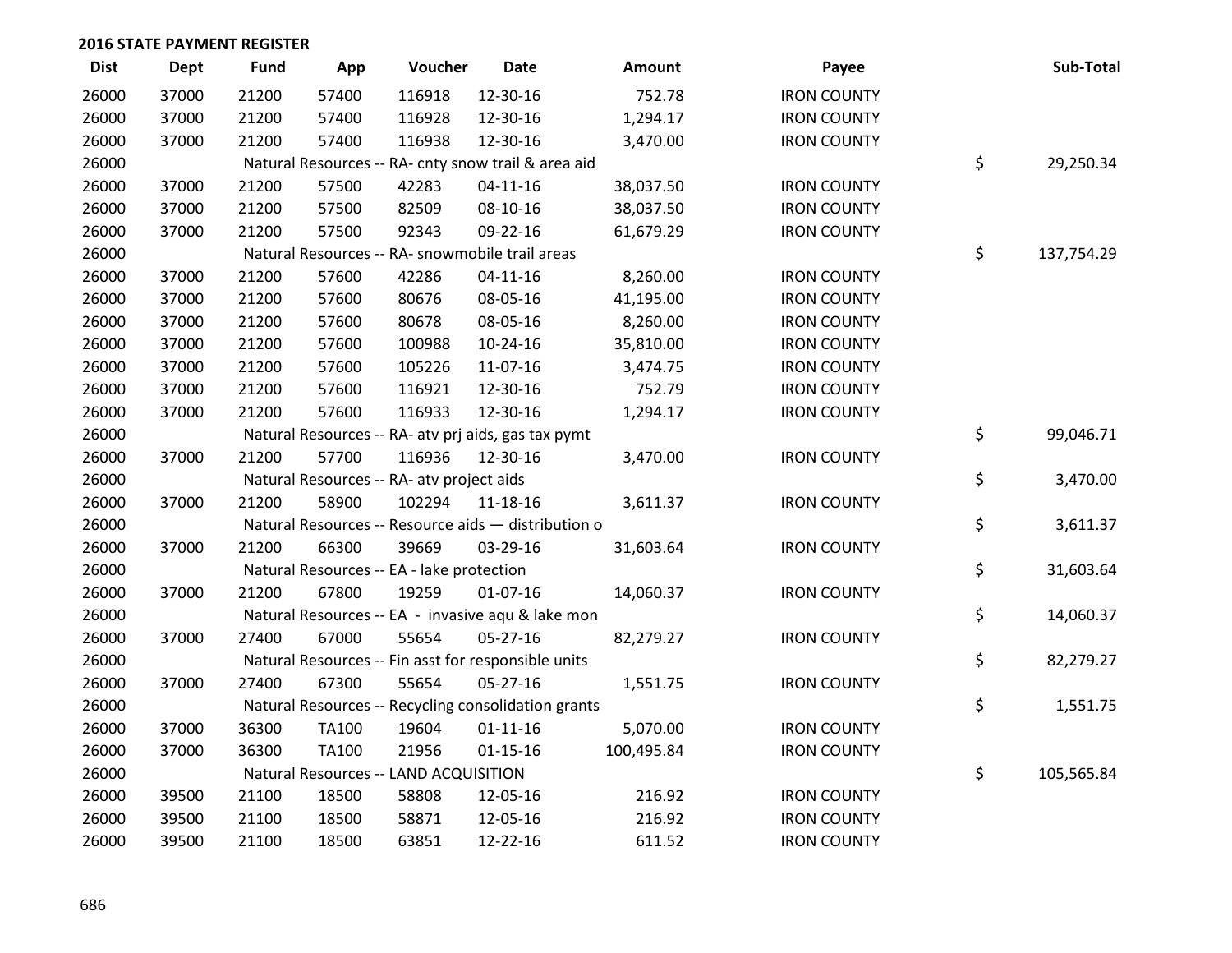| <b>Dist</b> | <b>Dept</b> | <b>Fund</b> | App   | Voucher                                | <b>Date</b>                                   | <b>Amount</b> | Payee                 | Sub-Total        |
|-------------|-------------|-------------|-------|----------------------------------------|-----------------------------------------------|---------------|-----------------------|------------------|
| 26000       |             |             |       | Transportation -- Hwy Sfty Loc Aid Ffd |                                               |               |                       | \$<br>1,045.36   |
| 26000       | 39500       | 21100       | 19000 | 135                                    | 07-05-16                                      | 142,663.52    | <b>IRON COUNTY</b>    |                  |
| 26000       | 39500       | 21100       | 19000 | 29089                                  | 10-03-16                                      | 71,331.79     | <b>IRON COUNTY</b>    |                  |
| 26000       |             |             |       | Transportation -- Trans Aids To Co.-Sf |                                               |               |                       | \$<br>213,995.31 |
| 26000       | 39500       | 21100       | 16800 | 88026                                  | 05-06-16                                      | 68,844.00     | <b>COUNTY OF IRON</b> |                  |
| 26000       |             |             |       | Transportation -- Eldly&Disa Co/Aid Sf |                                               |               |                       | \$<br>68,844.00  |
| 26000       | 39500       | 21100       | 17000 | 75884                                  | 03-09-16                                      | 14,960.87     | TREAS IRON CO         |                  |
| 26000       |             |             |       | Transportation -- County Forest Aids   |                                               |               |                       | \$<br>14,960.87  |
| 26000       | 39500       | 21100       | 18500 | 71708                                  | $01 - 22 - 16$                                | 1,024.16      | TREAS IRON CO         |                  |
| 26000       | 39500       | 21100       | 18500 | 71708                                  | $01-22-16$                                    | 1,257.80      | TREAS IRON CO         |                  |
| 26000       | 39500       | 21100       | 18500 | 72630                                  | 02-02-16                                      | 374.34        | TREAS IRON CO         |                  |
| 26000       | 39500       | 21100       | 18500 | 75456                                  | 03-03-16                                      | 516.99        | TREAS IRON CO         |                  |
| 26000       | 39500       | 21100       | 18500 | 76336                                  | 03-14-16                                      | 1,012.12      | TREAS IRON CO         |                  |
| 26000       | 39500       | 21100       | 18500 | 82953                                  | 05-26-16                                      | 811.16        | TREAS IRON CO         |                  |
| 26000       | 39500       | 21100       | 18500 | 83471                                  | 06-03-16                                      | 1,072.64      | TREAS IRON CO         |                  |
| 26000       | 39500       | 21100       | 18500 | 85642                                  | 06-24-16                                      | 403.60        | TREAS IRON CO         |                  |
| 26000       | 39500       | 21100       | 18500 | 85642                                  | 06-24-16                                      | 434.64        | TREAS IRON CO         |                  |
| 26000       | 39500       | 21100       | 18500 | 87399                                  | $07-14-16$                                    | 437.56        | TREAS IRON CO         |                  |
| 26000       |             |             |       | Transportation -- Hwy Sfty Loc Aid Ffd |                                               |               |                       | \$<br>7,345.01   |
| 26000       | 39500       | 21100       | 19000 | 74026                                  | 01-04-16                                      | 71,331.76     | <b>COUNTY OF IRON</b> |                  |
| 26000       |             |             |       | Transportation -- Trans Aids To Co.-Sf |                                               |               |                       | \$<br>71,331.76  |
| 26000       | 41000       | 10000       | 11600 | 92297                                  | 11-29-16                                      | 1,920.00      | <b>IRON COUNTY</b>    |                  |
| 26000       |             |             |       |                                        | Corrections -- Reimbursing counties for proba |               |                       | \$<br>1,920.00   |
| 26000       | 41000       | 10000       | 31300 | 30359                                  | 02-22-16                                      | 4,012.00      | <b>IRON COUNTY</b>    |                  |
| 26000       | 41000       | 10000       | 31300 | 53068                                  | 06-01-16                                      | 13,302.43     | <b>IRON COUNTY</b>    |                  |
| 26000       |             |             |       |                                        | Corrections -- Community youth and family aid |               |                       | \$<br>17,314.43  |
| 26000       | 43500       | 10000       | 00000 | 90614                                  | 01-04-16                                      | 18,747.00     | <b>IRON CO</b>        |                  |
| 26000       | 43500       | 10000       | 00000 | 90616                                  | 02-01-16                                      | 26,355.00     | <b>IRON CO</b>        |                  |
| 26000       | 43500       | 10000       | 00000 | 90618                                  | 03-01-16                                      | 22,227.00     | <b>IRON CO</b>        |                  |
| 26000       | 43500       | 10000       | 00000 | 90622                                  | $04 - 01 - 16$                                | 10,494.00     | <b>IRON CO</b>        |                  |
| 26000       | 43500       | 10000       | 00000 | 90624                                  | 05-02-16                                      | 41,936.00     | <b>IRON CO</b>        |                  |
| 26000       | 43500       | 10000       | 00000 | 90627                                  | 06-01-16                                      | 10,898.00     | <b>IRON CO</b>        |                  |
| 26000       | 43500       | 10000       | 00000 | 90628                                  | 06-29-16                                      | 6,161.00      | <b>IRON CO</b>        |                  |
| 26000       | 43500       | 10000       | 00000 | 90700                                  | 07-01-16                                      | 3,156.00      | <b>IRON CO</b>        |                  |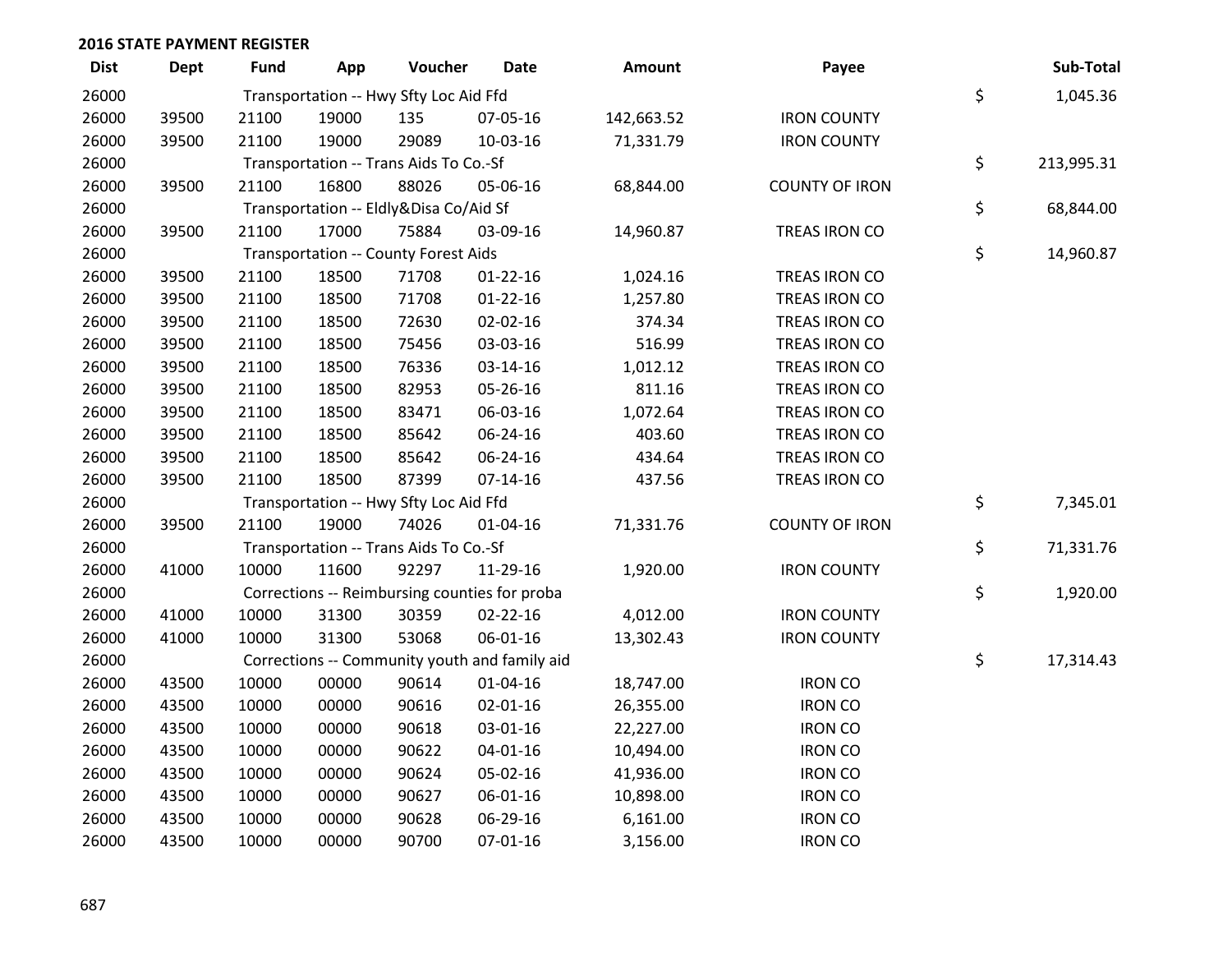| <b>Dist</b> | <b>Dept</b> | <b>Fund</b> | App                           | Voucher                                           | <b>Date</b>    | <b>Amount</b> | Payee              | Sub-Total        |
|-------------|-------------|-------------|-------------------------------|---------------------------------------------------|----------------|---------------|--------------------|------------------|
| 26000       | 43500       | 10000       | 00000                         | 90701                                             | 08-01-16       | 39,339.00     | <b>IRON CO</b>     |                  |
| 26000       | 43500       | 10000       | 00000                         | 90702                                             | 09-01-16       | 4,016.00      | <b>IRON CO</b>     |                  |
| 26000       | 43500       | 10000       | 00000                         | 90704                                             | $10 - 01 - 16$ | 102,719.00    | <b>IRON CO</b>     |                  |
| 26000       | 43500       | 10000       | 00000                         | 90705                                             | $11 - 01 - 16$ | 28,154.00     | <b>IRON CO</b>     |                  |
| 26000       | 43500       | 10000       | 00000                         | 90706                                             | 12-01-16       | 26,249.00     | <b>IRON CO</b>     |                  |
| 26000       |             |             |                               | Health Services -- State/Fed Aids                 |                |               |                    | \$<br>340,451.00 |
| 26000       | 45500       | 10000       | 22100                         | 14317                                             | $07 - 22 - 16$ | 270.00        | <b>IRON COUNTY</b> |                  |
| 26000       |             |             |                               | Justice -- Crime laboratories, DNA                |                |               |                    | \$<br>270.00     |
| 26000       | 45500       | 10000       | 23100                         | 15444                                             | 08-17-16       | 4,472.29      | <b>IRON COUNTY</b> |                  |
| 26000       | 45500       | 10000       | 23100                         | 17198                                             | 10-03-16       | 3,200.00      | <b>IRON COUNTY</b> |                  |
| 26000       |             |             |                               | Justice -- Law enforcement train, local           |                |               |                    | \$<br>7,672.29   |
| 26000       | 45500       | 10000       | 26300                         | 5085                                              | $01-19-16$     | 49,190.00     | <b>IRON COUNTY</b> |                  |
| 26000       |             |             |                               | Justice -- County-tribal programs, local          |                |               |                    | \$<br>49,190.00  |
| 26000       | 45500       | 10000       | 53200                         | 7601                                              | 03-14-16       | 25,431.02     | <b>IRON COUNTY</b> |                  |
| 26000       | 45500       | 10000       | 53200                         | 14431                                             | $07 - 22 - 16$ | 17,996.45     | <b>IRON COUNTY</b> |                  |
| 26000       |             |             |                               | Justice -- Crime victim witness assist            |                |               |                    | \$<br>43,427.47  |
| 26000       | 46500       | 10000       | 30800                         | 17793                                             | $11 - 15 - 16$ | 6,395.98      | <b>IRON COUNTY</b> |                  |
| 26000       |             |             |                               | Military Affairs -- Emergency response equipment  |                |               |                    | \$<br>6,395.98   |
| 26000       | 46500       | 10000       | 33700                         | 12929                                             | 07-20-16       | 1,914.00      | <b>IRON COUNTY</b> |                  |
| 26000       | 46500       | 10000       | 33700                         | 18605                                             | 12-06-16       | 1,914.00      | <b>IRON COUNTY</b> |                  |
| 26000       |             |             |                               | Military Affairs -- Local emer planning grants    |                |               |                    | \$<br>3,828.00   |
| 26000       | 46500       | 10000       | 34200                         | 5040                                              | $01-27-16$     | 12,947.73     | <b>IRON COUNTY</b> |                  |
| 26000       | 46500       | 10000       | 34200                         | 5590                                              | 02-04-16       | 1,926.00      | <b>IRON COUNTY</b> |                  |
| 26000       | 46500       | 10000       | 34200                         | 13868                                             | 08-16-16       | 12,916.61     | <b>IRON COUNTY</b> |                  |
| 26000       | 46500       | 10000       | 34200                         | 15536                                             | 09-26-16       | 4,268.90      | <b>IRON COUNTY</b> |                  |
| 26000       | 46500       | 10000       | 34200                         | 18675                                             | 12-06-16       | 12,916.61     | <b>IRON COUNTY</b> |                  |
| 26000       |             |             |                               | Military Affairs -- Federal aid, local assistance |                |               |                    | \$<br>44,975.85  |
| 26000       | 48500       | 15200       | 12700                         | 13970                                             | 06-30-16       | 425.00        | <b>IRON COUNTY</b> |                  |
| 26000       |             |             |                               | Veterans Affairs -- Grants to counties            |                |               |                    | \$<br>425.00     |
| 26000       | 48500       | 58200       | 26700                         | 13970                                             | 06-30-16       | 1,912.50      | <b>IRON COUNTY</b> |                  |
| 26000       | 48500       | 58300       | 37000                         | 13970                                             | 06-30-16       | 1,912.50      | <b>IRON COUNTY</b> |                  |
| 26000       |             |             |                               | Veterans Affairs -- County grants                 |                |               |                    | \$<br>3,825.00   |
| 26000       | 50500       | 10000       | 14200                         | 26797                                             | 08-22-16       | 4,513.66      | <b>IRON COUNTY</b> |                  |
| 26000       |             |             | Administration -- Federal aid |                                                   |                |               |                    | \$<br>4,513.66   |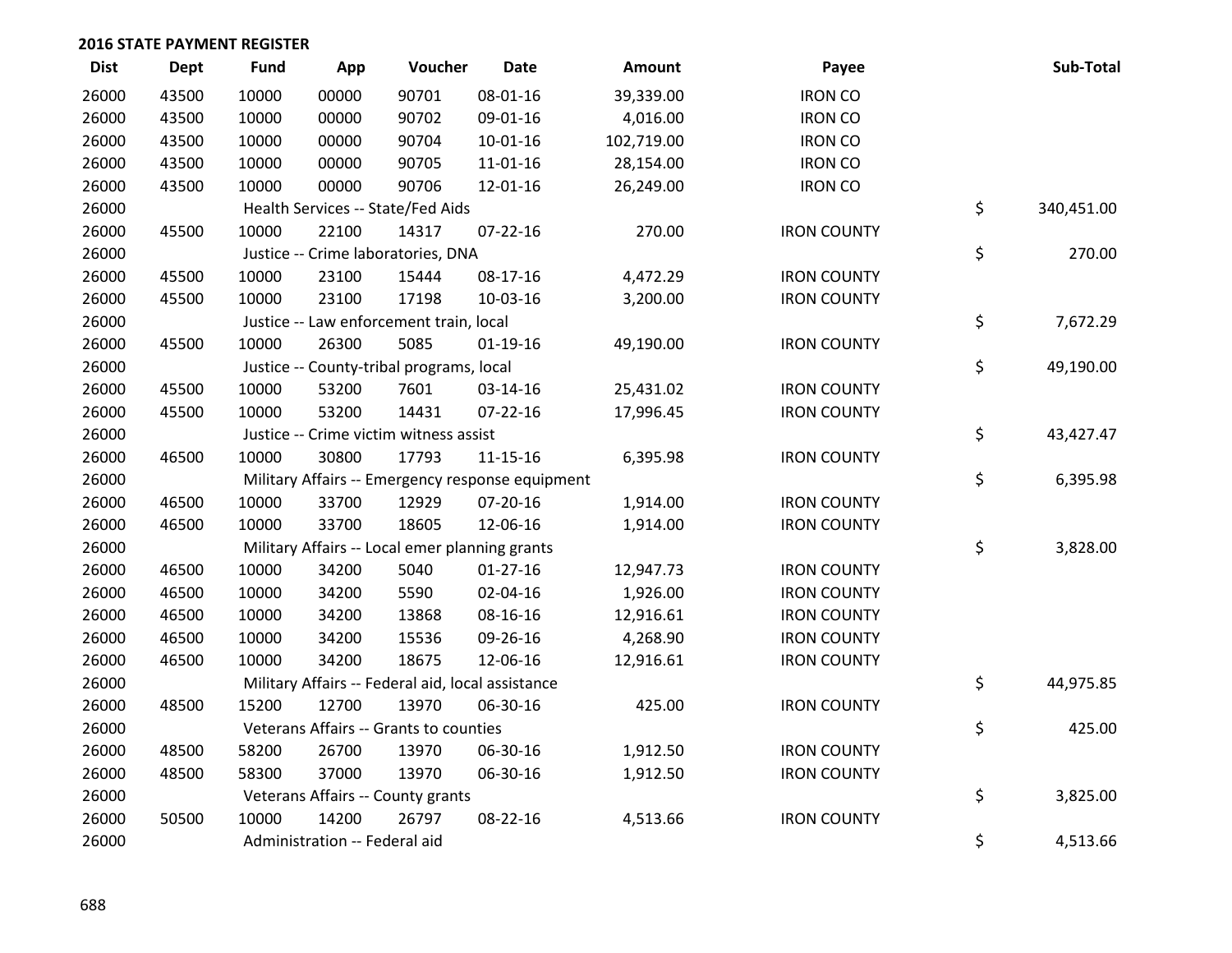| <b>Dist</b> | <b>Dept</b> | <b>Fund</b> | App                    | Voucher                                         | <b>Date</b>    | Amount       | Payee              | Sub-Total          |
|-------------|-------------|-------------|------------------------|-------------------------------------------------|----------------|--------------|--------------------|--------------------|
| 26000       | 50500       | 10000       | 15500                  | 11486                                           | 02-16-16       | 6,979.15     | <b>IRON COUNTY</b> |                    |
| 26000       | 50500       | 10000       | 15500                  | 15449                                           | 03-31-16       | 999.51       | <b>IRON COUNTY</b> |                    |
| 26000       | 50500       | 10000       | 15500                  | 22050                                           | 06-14-16       | 89.33        | <b>IRON COUNTY</b> |                    |
| 26000       | 50500       | 10000       | 15500                  | 24390                                           | $07 - 15 - 16$ | 700.40       | <b>IRON COUNTY</b> |                    |
| 26000       | 50500       | 10000       | 15500                  | 28778                                           | 08-31-16       | 376.35       | <b>IRON COUNTY</b> |                    |
| 26000       | 50500       | 10000       | 15500                  | 29940                                           | 09-14-16       | 4,531.63     | <b>IRON COUNTY</b> |                    |
| 26000       | 50500       | 10000       | 15500                  | 32626                                           | $10-14-16$     | 5,922.27     | <b>IRON COUNTY</b> |                    |
| 26000       | 50500       | 10000       | 15500                  | 35173                                           | $11 - 15 - 16$ | 1,142.36     | <b>IRON COUNTY</b> |                    |
| 26000       | 50500       | 10000       | 15500                  | 37646                                           | 12-14-16       | 3,088.58     | <b>IRON COUNTY</b> |                    |
| 26000       |             |             |                        | Administration -- Federal aid, local assistance |                |              |                    | \$<br>23,829.58    |
| 26000       | 50500       | 23500       | 37100                  | 11486                                           | $02 - 16 - 16$ | 7,000.46     | <b>IRON COUNTY</b> |                    |
| 26000       | 50500       | 23500       | 37100                  | 15449                                           | 03-31-16       | 676.90       | <b>IRON COUNTY</b> |                    |
| 26000       | 50500       | 23500       | 37100                  | 22050                                           | 06-14-16       | 41.09        | <b>IRON COUNTY</b> |                    |
| 26000       | 50500       | 23500       | 37100                  | 24390                                           | $07-15-16$     | 186.85       | <b>IRON COUNTY</b> |                    |
| 26000       | 50500       | 23500       | 37100                  | 28778                                           | 08-31-16       | 654.27       | <b>IRON COUNTY</b> |                    |
| 26000       | 50500       | 23500       | 37100                  | 29940                                           | 09-14-16       | 1,500.78     | <b>IRON COUNTY</b> |                    |
| 26000       | 50500       | 23500       | 37100                  | 32626                                           | 10-14-16       | 408.65       | <b>IRON COUNTY</b> |                    |
| 26000       | 50500       | 23500       | 37100                  | 37646                                           | 12-14-16       | 2,734.19     | <b>IRON COUNTY</b> |                    |
| 26000       |             |             |                        | Administration -- Low-income assistance grants  |                |              |                    | \$<br>13,203.19    |
| 26000       | 50500       | 26900       | 16600                  | 13218                                           | 03-23-16       | 1,000.00     | <b>IRON COUNTY</b> |                    |
| 26000       | 50500       | 26900       | 16600                  | 13426                                           | 03-24-16       | 85,416.00    | <b>IRON COUNTY</b> |                    |
| 26000       | 50500       | 26900       | 16600                  | 18316                                           | 05-10-16       | 25,000.00    | <b>IRON COUNTY</b> |                    |
| 26000       |             |             | Administration -- Land |                                                 |                |              |                    | \$<br>111,416.00   |
| 26000       | 83500       | 10000       | 10500                  | 5991                                            | 07-25-16       | 19,251.60    | <b>IRON COUNTY</b> |                    |
| 26000       | 83500       | 10000       | 10500                  | 13512                                           | $11 - 21 - 16$ | 72,123.51    | <b>IRON COUNTY</b> |                    |
| 26000       |             |             |                        | Revenue -- County and Municipal Aid             |                |              |                    | \$<br>91,375.11    |
| 26000       | 83500       | 10000       | 10900                  | 7218                                            | 07-25-16       | 1,231.00     | <b>IRON COUNTY</b> |                    |
| 26000       |             |             |                        | Revenue -- State Aid, Tax Exempt Proprty        |                |              |                    | \$<br>1,231.00     |
| 26000       | 83500       | 10000       | 11000                  | 13512                                           | $11 - 21 - 16$ | 35,182.56    | <b>IRON COUNTY</b> |                    |
| 26000       |             |             |                        | Revenue -- Public Utility Distribution          |                |              |                    | \$<br>35,182.56    |
| 26000       | 83500       | 10000       | 30200                  | 5028                                            | 07-25-16       | 241,320.62   | <b>IRON COUNTY</b> |                    |
| 26000       | 83500       | 10000       | 30200                  | 5172                                            | 07-25-16       | 1,118,962.30 | <b>IRON COUNTY</b> |                    |
| 26000       |             |             |                        | Revenue -- School Lvy Tx/First Dollar Cr        |                |              |                    | \$<br>1,360,282.92 |
| 26000       | 83500       | 52100       | 36300                  | 3431                                            | 03-29-16       | 137,938.60   | <b>IRON COUNTY</b> |                    |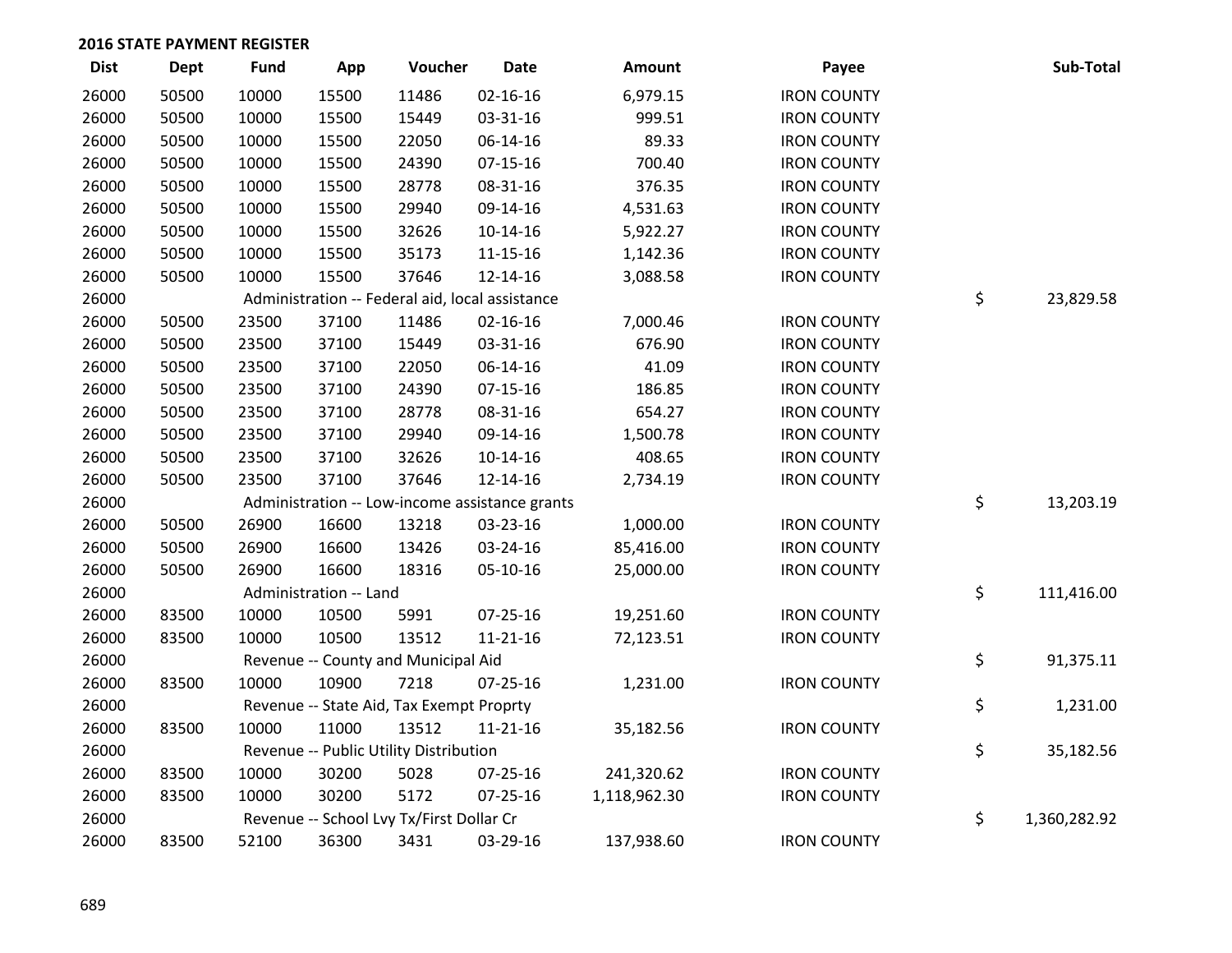| <b>Dist</b> | <b>Dept</b> | Fund  | App                                  | Voucher                                             | <b>Date</b>    | <b>Amount</b> | Payee                   | Sub-Total          |
|-------------|-------------|-------|--------------------------------------|-----------------------------------------------------|----------------|---------------|-------------------------|--------------------|
| 26000       |             |       |                                      | Revenue -- Lottery & Gaming Credit                  |                |               |                         | \$<br>137,938.60   |
| 26000       |             |       | <b>District Total Appropriations</b> |                                                     |                |               |                         | \$<br>3,451,526.17 |
| 26002       | 16500       | 10000 | 22500                                | 3998                                                | 06-27-16       | 582.44        | <b>TOWN OF ANDERSON</b> |                    |
| 26002       |             |       |                                      | Safety & Prof Services -- Fire dues distribution    |                |               |                         | \$<br>582.44       |
| 26002       | 37000       | 10000 | 50300                                | 28813                                               | $02 - 12 - 16$ | 8,446.96      | <b>TOWN OF ANDERSON</b> |                    |
| 26002       |             |       |                                      | Natural Resources -- Aids in lieu of taxes - gener  |                |               |                         | \$<br>8,446.96     |
| 26002       | 37000       | 21200 | 16600                                | 63394                                               | 06-20-16       | 270.67        | TOWN OF ANDERSON        |                    |
| 26002       |             |       |                                      | Natural Resources -- Gen program ops-state funds-FR |                |               |                         | \$<br>270.67       |
| 26002       | 37000       | 21200 | 57100                                | 63394                                               | 06-20-16       | 13,975.85     | <b>TOWN OF ANDERSON</b> |                    |
| 26002       |             |       |                                      | Natural Resources -- ResAids - cnty forst, cl & mfl |                |               |                         | \$<br>13,975.85    |
| 26002       | 37000       | 21200 | 58900                                | 102295                                              | 11-18-16       | 5,489.78      | TOWN OF ANDERSON        |                    |
| 26002       |             |       |                                      | Natural Resources -- Resource aids - distribution o |                |               |                         | \$<br>5,489.78     |
| 26002       | 39500       | 21100 | 19100                                | 858                                                 | 07-05-16       | 21,260.31     | TOWN OF ANDERSON        |                    |
| 26002       | 39500       | 21100 | 19100                                | 29930                                               | 10-03-16       | 21,260.31     | <b>TOWN OF ANDERSON</b> |                    |
| 26002       | 39500       | 21100 | 19100                                | 76677                                               | $01 - 04 - 16$ | 21,260.31     | TOWN OF ANDERSON        |                    |
| 26002       | 39500       | 21100 | 19100                                | 84677                                               | 04-04-16       | 21,260.31     | TOWN OF ANDERSON        |                    |
| 26002       |             |       |                                      | Transportation -- Trns Aids To Mnc.-Sf              |                |               |                         | \$<br>85,041.24    |
| 26002       | 83500       | 10000 | 10500                                | 5979                                                | $07 - 25 - 16$ | 1,754.95      | TOWN OF ANDERSON        |                    |
| 26002       | 83500       | 10000 | 10500                                | 13500                                               | $11 - 21 - 16$ | 9,882.23      | <b>TOWN OF ANDERSON</b> |                    |
| 26002       |             |       |                                      | Revenue -- County and Municipal Aid                 |                |               |                         | \$<br>11,637.18    |
| 26002       | 83500       | 10000 | 11000                                | 13500                                               | $11 - 21 - 16$ | 62.22         | TOWN OF ANDERSON        |                    |
| 26002       |             |       |                                      | Revenue -- Public Utility Distribution              |                |               |                         | \$<br>62.22        |
| 26002       |             |       | <b>District Total Appropriations</b> |                                                     |                |               |                         | \$<br>125,506.34   |
| 26004       | 16500       | 10000 | 22500                                | 3999                                                | 06-27-16       | 537.91        | <b>TOWN OF CAREY</b>    |                    |
| 26004       |             |       |                                      | Safety & Prof Services -- Fire dues distribution    |                |               |                         | \$<br>537.91       |
| 26004       | 37000       | 21200 | 16600                                | 63395                                               | 06-20-16       | 253.41        | <b>TOWN OF CAREY</b>    |                    |
| 26004       |             |       |                                      | Natural Resources -- Gen program ops-state funds-FR |                |               |                         | \$<br>253.41       |
| 26004       | 37000       | 21200 | 57100                                | 63395                                               | 06-20-16       | 5,826.24      | <b>TOWN OF CAREY</b>    |                    |
| 26004       |             |       |                                      | Natural Resources -- ResAids - cnty forst, cl & mfl |                |               |                         | \$<br>5,826.24     |
| 26004       | 37000       | 21200 | 58900                                | 102296                                              | $11 - 18 - 16$ | 1,928.25      | <b>TOWN OF CAREY</b>    |                    |
| 26004       |             |       |                                      | Natural Resources -- Resource aids - distribution o |                |               |                         | \$<br>1,928.25     |
| 26004       | 39500       | 21100 | 19100                                | 859                                                 | 07-05-16       | 21,199.75     | <b>TOWN OF CAREY</b>    |                    |
| 26004       | 39500       | 21100 | 19100                                | 29931                                               | 10-03-16       | 21,199.77     | <b>TOWN OF CAREY</b>    |                    |
| 26004       | 39500       | 21100 | 19100                                | 76678                                               | $01 - 04 - 16$ | 21,199.75     | <b>TOWN OF CAREY</b>    |                    |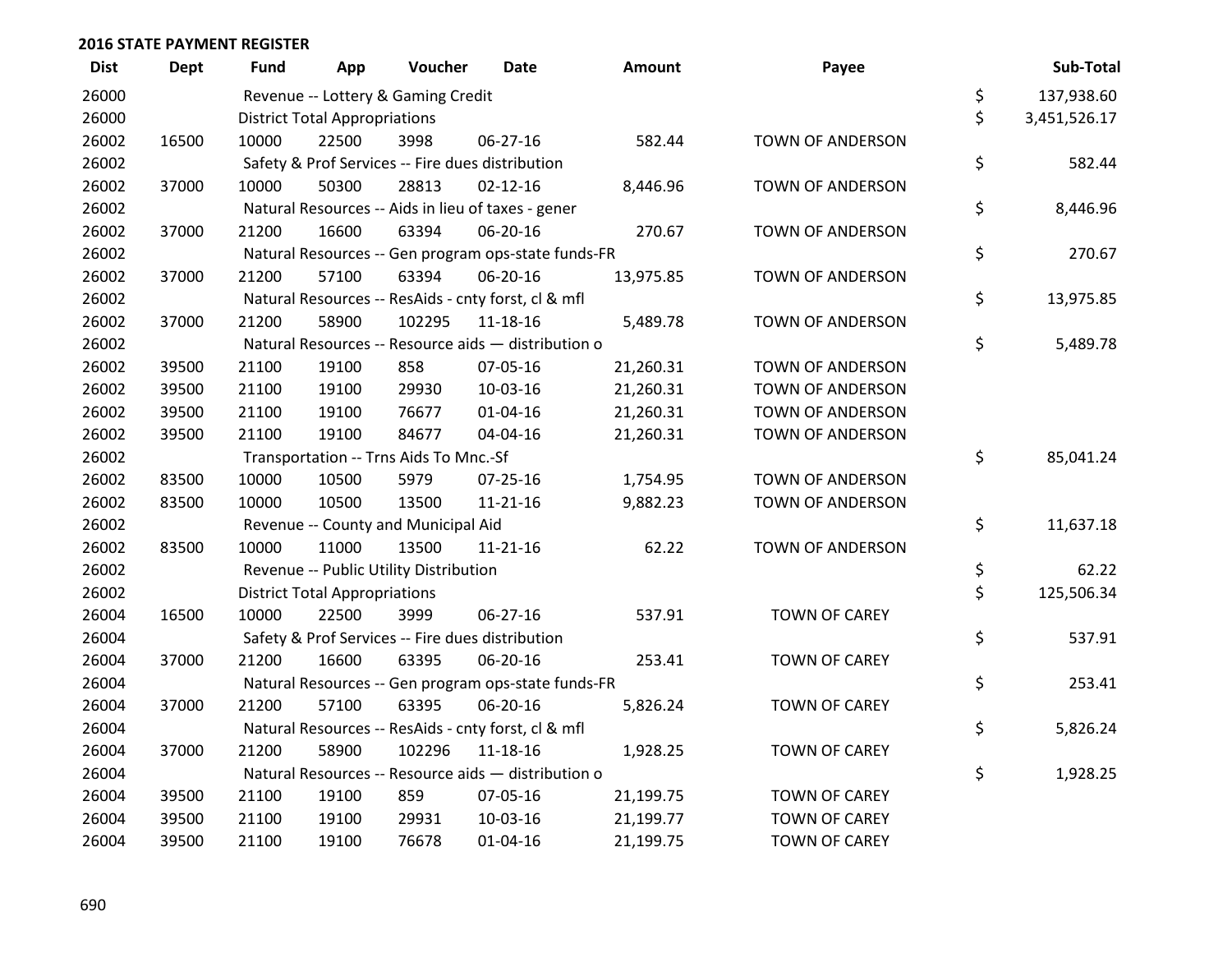| <b>Dist</b> | <b>Dept</b> | <b>Fund</b> | App                                  | Voucher                                  | <b>Date</b>                                         | <b>Amount</b> | Payee                 | Sub-Total        |
|-------------|-------------|-------------|--------------------------------------|------------------------------------------|-----------------------------------------------------|---------------|-----------------------|------------------|
| 26004       | 39500       | 21100       | 19100                                | 84678                                    | 04-04-16                                            | 21,199.75     | <b>TOWN OF CAREY</b>  |                  |
| 26004       |             |             |                                      | Transportation -- Trns Aids To Mnc.-Sf   |                                                     |               |                       | \$<br>84,799.02  |
| 26004       | 39500       | 21100       | 27800                                | 70554                                    | 01-06-16                                            | 96,766.14     | TREAS TN CAREY        |                  |
| 26004       |             |             |                                      | Transportation -- Loc Rd Imp Prg St Fd   |                                                     |               |                       | \$<br>96,766.14  |
| 26004       | 83500       | 10000       | 10500                                | 5980                                     | 07-25-16                                            | 2,296.15      | <b>TOWN OF CAREY</b>  |                  |
| 26004       | 83500       | 10000       | 10500                                | 13501                                    | $11 - 21 - 16$                                      | 13,011.49     | <b>TOWN OF CAREY</b>  |                  |
| 26004       |             |             |                                      | Revenue -- County and Municipal Aid      |                                                     |               |                       | \$<br>15,307.64  |
| 26004       |             |             | <b>District Total Appropriations</b> |                                          |                                                     |               |                       | \$<br>205,418.61 |
| 26006       | 16500       | 10000       | 22500                                | 4000                                     | 06-27-16                                            | 392.03        | <b>TOWN OF GURNEY</b> |                  |
| 26006       |             |             |                                      |                                          | Safety & Prof Services -- Fire dues distribution    |               |                       | \$<br>392.03     |
| 26006       | 37000       | 21200       | 16600                                | 63396                                    | 06-20-16                                            | 378.38        | <b>TOWN OF GURNEY</b> |                  |
| 26006       |             |             |                                      |                                          | Natural Resources -- Gen program ops-state funds-FR |               |                       | \$<br>378.38     |
| 26006       | 37000       | 21200       | 57100                                | 63396                                    | 06-20-16                                            | 4,639.12      | <b>TOWN OF GURNEY</b> |                  |
| 26006       |             |             |                                      |                                          | Natural Resources -- ResAids - cnty forst, cl & mfl |               |                       | \$<br>4,639.12   |
| 26006       | 37000       | 21200       | 58900                                | 102297                                   | 11-18-16                                            | 917.14        | <b>TOWN OF GURNEY</b> |                  |
| 26006       |             |             |                                      |                                          | Natural Resources -- Resource aids - distribution o |               |                       | \$<br>917.14     |
| 26006       | 39500       | 21100       | 19100                                | 860                                      | 07-05-16                                            | 18,199.53     | TOWN OF GURNEY        |                  |
| 26006       | 39500       | 21100       | 19100                                | 29932                                    | 10-03-16                                            | 18,199.53     | <b>TOWN OF GURNEY</b> |                  |
| 26006       | 39500       | 21100       | 19100                                | 76679                                    | $01 - 04 - 16$                                      | 18,199.53     | TOWN OF GURNEY        |                  |
| 26006       | 39500       | 21100       | 19100                                | 84679                                    | 04-04-16                                            | 18,199.53     | <b>TOWN OF GURNEY</b> |                  |
| 26006       |             |             |                                      | Transportation -- Trns Aids To Mnc.-Sf   |                                                     |               |                       | \$<br>72,798.12  |
| 26006       | 83500       | 10000       | 10500                                | 5981                                     | $07 - 25 - 16$                                      | 3,836.72      | <b>TOWN OF GURNEY</b> |                  |
| 26006       | 83500       | 10000       | 10500                                | 13502                                    | $11 - 21 - 16$                                      | 21,741.42     | <b>TOWN OF GURNEY</b> |                  |
| 26006       |             |             |                                      | Revenue -- County and Municipal Aid      |                                                     |               |                       | \$<br>25,578.14  |
| 26006       | 83500       | 10000       | 10900                                | 7903                                     | $07 - 25 - 16$                                      | 12.00         | <b>TOWN OF GURNEY</b> |                  |
| 26006       |             |             |                                      | Revenue -- State Aid, Tax Exempt Proprty |                                                     |               |                       | \$<br>12.00      |
| 26006       |             |             | <b>District Total Appropriations</b> |                                          |                                                     |               |                       | \$<br>104,714.93 |
| 26008       | 16500       | 10000       | 22500                                | 4001                                     | $06 - 27 - 16$                                      | 1,445.77      | KIMBALL, TOWN OF      |                  |
| 26008       |             |             |                                      |                                          | Safety & Prof Services -- Fire dues distribution    |               |                       | \$<br>1,445.77   |
| 26008       | 37000       | 21200       | 16600                                | 63397                                    | 06-20-16                                            | 745.49        | KIMBALL, TOWN OF      |                  |
| 26008       |             |             |                                      |                                          | Natural Resources -- Gen program ops-state funds-FR |               |                       | \$<br>745.49     |
| 26008       | 37000       | 21200       | 57100                                | 63397                                    | 06-20-16                                            | 1,882.16      | KIMBALL, TOWN OF      |                  |
| 26008       |             |             |                                      |                                          | Natural Resources -- ResAids - cnty forst, cl & mfl |               |                       | \$<br>1,882.16   |
| 26008       | 37000       | 21200       | 58900                                | 102298                                   | 11-18-16                                            | 77.48         | KIMBALL, TOWN OF      |                  |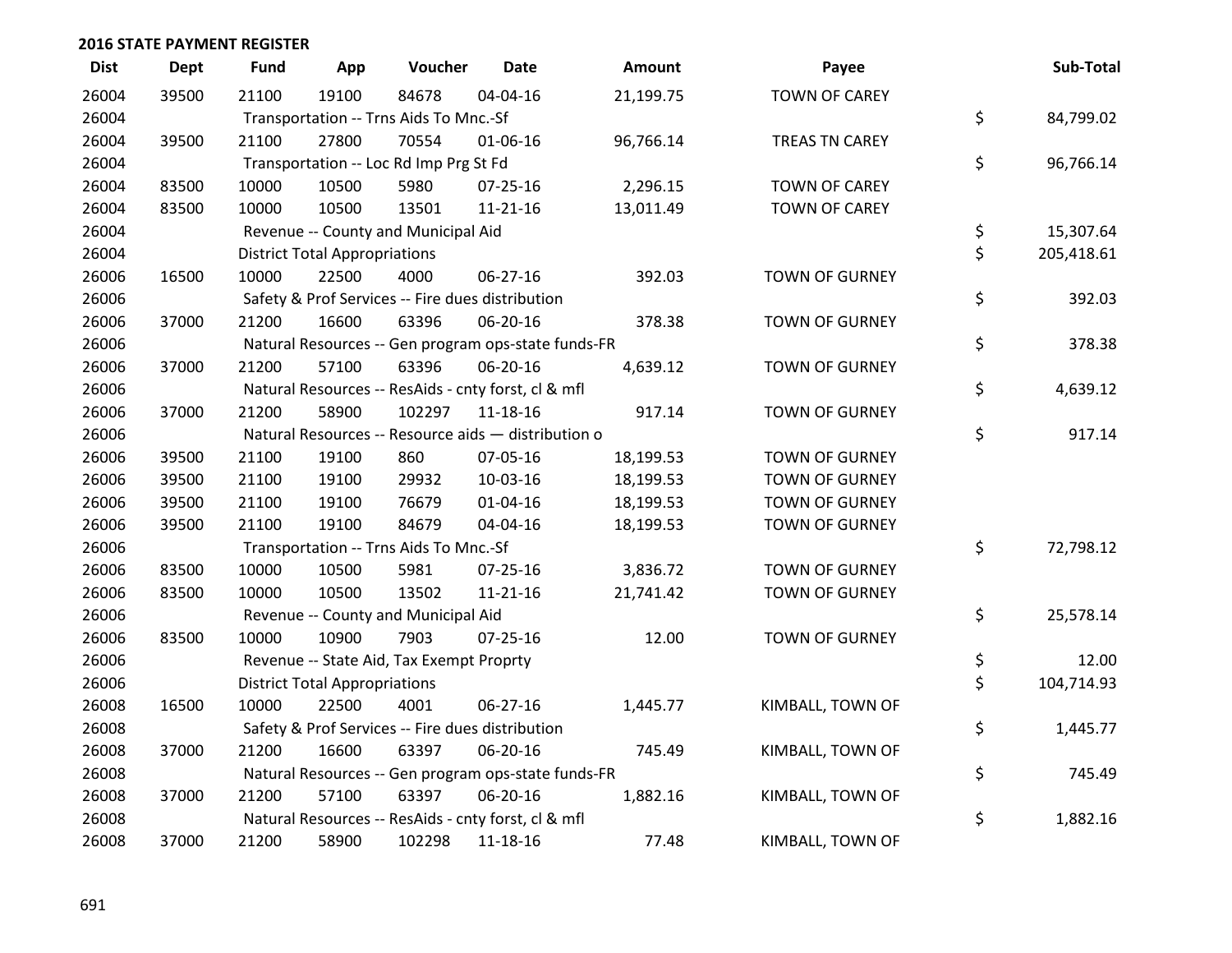| <b>Dist</b> | Dept  | <b>Fund</b> | App                                  | Voucher                                  | <b>Date</b>                                         | <b>Amount</b> | Payee                  | Sub-Total        |
|-------------|-------|-------------|--------------------------------------|------------------------------------------|-----------------------------------------------------|---------------|------------------------|------------------|
| 26008       |       |             |                                      |                                          | Natural Resources -- Resource aids - distribution o |               |                        | \$<br>77.48      |
| 26008       | 39500 | 21100       | 19100                                | 861                                      | 07-05-16                                            | 24,959.67     | KIMBALL, TOWN OF       |                  |
| 26008       | 39500 | 21100       | 19100                                | 29933                                    | 10-03-16                                            | 24,959.67     | KIMBALL, TOWN OF       |                  |
| 26008       | 39500 | 21100       | 19100                                | 76680                                    | $01 - 04 - 16$                                      | 24,959.67     | <b>TOWN OF KIMBALL</b> |                  |
| 26008       | 39500 | 21100       | 19100                                | 84680                                    | 04-04-16                                            | 24,959.67     | <b>TOWN OF KIMBALL</b> |                  |
| 26008       |       |             |                                      | Transportation -- Trns Aids To Mnc.-Sf   |                                                     |               |                        | \$<br>99,838.68  |
| 26008       | 83500 | 10000       | 10500                                | 5982                                     | $07 - 25 - 16$                                      | 10,717.54     | KIMBALL, TOWN OF       |                  |
| 26008       | 83500 | 10000       | 10500                                | 13503                                    | $11 - 21 - 16$                                      | 60,581.74     | KIMBALL, TOWN OF       |                  |
| 26008       |       |             |                                      | Revenue -- County and Municipal Aid      |                                                     |               |                        | \$<br>71,299.28  |
| 26008       | 83500 | 10000       | 10900                                | 7904                                     | $07 - 25 - 16$                                      | 57.00         | KIMBALL, TOWN OF       |                  |
| 26008       |       |             |                                      | Revenue -- State Aid, Tax Exempt Proprty |                                                     |               |                        | \$<br>57.00      |
| 26008       | 83500 | 10000       | 11000                                | 13503                                    | $11 - 21 - 16$                                      | 153.53        | KIMBALL, TOWN OF       |                  |
| 26008       |       |             |                                      | Revenue -- Public Utility Distribution   |                                                     |               |                        | \$<br>153.53     |
| 26008       |       |             | <b>District Total Appropriations</b> |                                          |                                                     |               |                        | \$<br>175,499.39 |
| 26010       | 16500 | 10000       | 22500                                | 4002                                     | 06-27-16                                            | 571.61        | <b>TOWN OF KNIGHT</b>  |                  |
| 26010       |       |             |                                      |                                          | Safety & Prof Services -- Fire dues distribution    |               |                        | \$<br>571.61     |
| 26010       | 37000 | 10000       | 50300                                | 29180                                    | $02 - 12 - 16$                                      | 1,228.71      | <b>TOWN OF KNIGHT</b>  |                  |
| 26010       | 37000 | 10000       | 50300                                | 29181                                    | $02 - 12 - 16$                                      | 360.27        | <b>TOWN OF KNIGHT</b>  |                  |
| 26010       |       |             |                                      |                                          | Natural Resources -- Aids in lieu of taxes - gener  |               |                        | \$<br>1,588.98   |
| 26010       | 37000 | 21200       | 16600                                | 63398                                    | 06-20-16                                            | 829.58        | TOWN OF KNIGHT         |                  |
| 26010       |       |             |                                      |                                          | Natural Resources -- Gen program ops-state funds-FR |               |                        | \$<br>829.58     |
| 26010       | 37000 | 21200       | 57100                                | 63398                                    | 06-20-16                                            | 13,243.40     | TOWN OF KNIGHT         |                  |
| 26010       |       |             |                                      |                                          | Natural Resources -- ResAids - cnty forst, cl & mfl |               |                        | \$<br>13,243.40  |
| 26010       | 37000 | 21200       | 57900                                | 46476                                    | $04 - 21 - 16$                                      | 2.16          | TOWN OF KNIGHT         |                  |
| 26010       |       |             |                                      |                                          | Natural Resources -- Aids in lieu of taxes - sum s  |               |                        | \$<br>2.16       |
| 26010       | 37000 | 21200       | 58900                                | 102299                                   | 11-18-16                                            | 4.06          | <b>TOWN OF KNIGHT</b>  |                  |
| 26010       |       |             |                                      |                                          | Natural Resources -- Resource aids - distribution o |               |                        | \$<br>4.06       |
| 26010       | 39500 | 21100       | 19100                                | 862                                      | 07-05-16                                            | 27,745.20     | <b>TOWN OF KNIGHT</b>  |                  |
| 26010       | 39500 | 21100       | 19100                                | 29934                                    | 10-03-16                                            | 27,745.20     | TOWN OF KNIGHT         |                  |
| 26010       | 39500 | 21100       | 19100                                | 76681                                    | $01 - 04 - 16$                                      | 27,745.20     | TOWN OF KNIGHT         |                  |
| 26010       | 39500 | 21100       | 19100                                | 84681                                    | 04-04-16                                            | 27,745.20     | <b>TOWN OF KNIGHT</b>  |                  |
| 26010       |       |             |                                      | Transportation -- Trns Aids To Mnc.-Sf   |                                                     |               |                        | \$<br>110,980.80 |
| 26010       | 83500 | 10000       | 10500                                | 5983                                     | 07-25-16                                            | 4,449.15      | <b>TOWN OF KNIGHT</b>  |                  |
| 26010       | 83500 | 10000       | 10500                                | 13504                                    | $11 - 21 - 16$                                      | 25,151.49     | <b>TOWN OF KNIGHT</b>  |                  |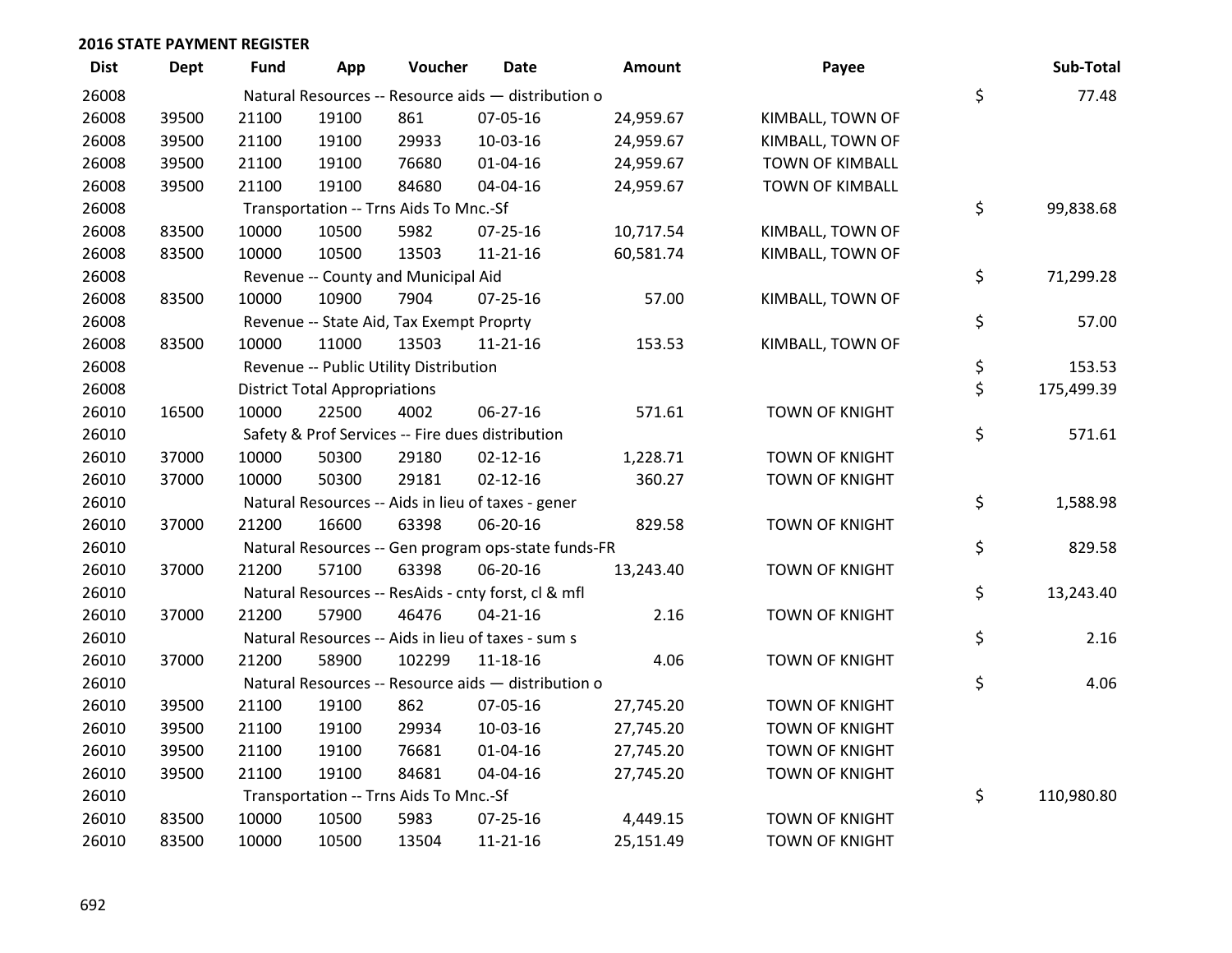| <b>Dist</b> | <b>Dept</b> | <b>Fund</b> | App                                  | Voucher                                             | <b>Date</b>    | Amount     | Payee                 | Sub-Total        |
|-------------|-------------|-------------|--------------------------------------|-----------------------------------------------------|----------------|------------|-----------------------|------------------|
| 26010       |             |             |                                      | Revenue -- County and Municipal Aid                 |                |            |                       | \$<br>29,600.64  |
| 26010       | 83500       | 10000       | 10900                                | 7905                                                | $07 - 25 - 16$ | 6.00       | <b>TOWN OF KNIGHT</b> |                  |
| 26010       |             |             |                                      | Revenue -- State Aid, Tax Exempt Proprty            |                |            |                       | \$<br>6.00       |
| 26010       | 83500       | 10000       | 11000                                | 13504                                               | $11 - 21 - 16$ | 53.34      | <b>TOWN OF KNIGHT</b> |                  |
| 26010       |             |             |                                      | Revenue -- Public Utility Distribution              |                |            |                       | \$<br>53.34      |
| 26010       |             |             | <b>District Total Appropriations</b> |                                                     |                |            |                       | \$<br>156,880.57 |
| 26012       | 16500       | 10000       | 22500                                | 4003                                                | 06-27-16       | 11,281.71  | <b>TOWN OF MERCER</b> |                  |
| 26012       |             |             |                                      | Safety & Prof Services -- Fire dues distribution    |                |            |                       | \$<br>11,281.71  |
| 26012       | 37000       | 10000       | 50300                                | 30785                                               | $02 - 17 - 16$ | 2,912.99   | <b>TOWN OF MERCER</b> |                  |
| 26012       | 37000       | 10000       | 50300                                | 30786                                               | $02 - 17 - 16$ | 55,282.76  | <b>TOWN OF MERCER</b> |                  |
| 26012       | 37000       | 10000       | 50300                                | 30787                                               | $02 - 17 - 16$ | 81,316.38  | <b>TOWN OF MERCER</b> |                  |
| 26012       | 37000       | 10000       | 50300                                | 30788                                               | $02 - 17 - 16$ | 96,899.22  | <b>TOWN OF MERCER</b> |                  |
| 26012       | 37000       | 10000       | 50300                                | 46531                                               | $04 - 21 - 16$ | 6,457.75   | <b>TOWN OF MERCER</b> |                  |
| 26012       | 37000       | 10000       | 50300                                | 46533                                               | $04 - 21 - 16$ | 5,404.86   | <b>TOWN OF MERCER</b> |                  |
| 26012       |             |             |                                      | Natural Resources -- Aids in lieu of taxes - gener  |                |            |                       | \$<br>248,273.96 |
| 26012       | 37000       | 10000       | 94100                                | 108835                                              | 11-23-16       | 45,000.00  | <b>TOWN OF MERCER</b> |                  |
| 26012       |             |             |                                      | Natural Resources -- GPO - federal funds            |                |            |                       | \$<br>45,000.00  |
| 26012       | 37000       | 21200       | 16600                                | 63399                                               | 06-20-16       | 1,456.76   | <b>TOWN OF MERCER</b> |                  |
| 26012       |             |             |                                      | Natural Resources -- Gen program ops-state funds-FR |                |            |                       | \$<br>1,456.76   |
| 26012       | 37000       | 21200       | 57100                                | 63399                                               | 06-20-16       | 12,498.73  | <b>TOWN OF MERCER</b> |                  |
| 26012       |             |             |                                      | Natural Resources -- ResAids - cnty forst, cl & mfl |                |            |                       | \$<br>12,498.73  |
| 26012       | 37000       | 21200       | 57900                                | 46532                                               | $04 - 21 - 16$ | 15,004.65  | <b>TOWN OF MERCER</b> |                  |
| 26012       |             |             |                                      | Natural Resources -- Aids in lieu of taxes - sum s  |                |            |                       | \$<br>15,004.65  |
| 26012       | 37000       | 36300       | <b>TA100</b>                         | 108829                                              | $11 - 23 - 16$ | 198,438.00 | <b>TOWN OF MERCER</b> |                  |
| 26012       |             |             |                                      | Natural Resources -- LAND ACQUISITION               |                |            |                       | \$<br>198,438.00 |
| 26012       | 39500       | 21100       | 19100                                | 863                                                 | 07-05-16       | 85,266.94  | <b>TOWN OF MERCER</b> |                  |
| 26012       | 39500       | 21100       | 19100                                | 29935                                               | 10-03-16       | 85,266.96  | <b>TOWN OF MERCER</b> |                  |
| 26012       | 39500       | 21100       | 19100                                | 76682                                               | $01 - 04 - 16$ | 85,266.94  | <b>TOWN OF MERCER</b> |                  |
| 26012       | 39500       | 21100       | 19100                                | 84682                                               | 04-04-16       | 85,266.94  | <b>TOWN OF MERCER</b> |                  |
| 26012       |             |             |                                      | Transportation -- Trns Aids To Mnc.-Sf              |                |            |                       | \$<br>341,067.78 |
| 26012       | 83500       | 10000       | 10500                                | 5984                                                | $07 - 25 - 16$ | 5,413.85   | <b>TOWN OF MERCER</b> |                  |
| 26012       | 83500       | 10000       | 10500                                | 13505                                               | $11 - 21 - 16$ | 20,389.68  | <b>TOWN OF MERCER</b> |                  |
| 26012       |             |             |                                      | Revenue -- County and Municipal Aid                 |                |            |                       | \$<br>25,803.53  |
| 26012       | 83500       | 10000       | 10900                                | 7906                                                | 07-25-16       | 173.00     | <b>TOWN OF MERCER</b> |                  |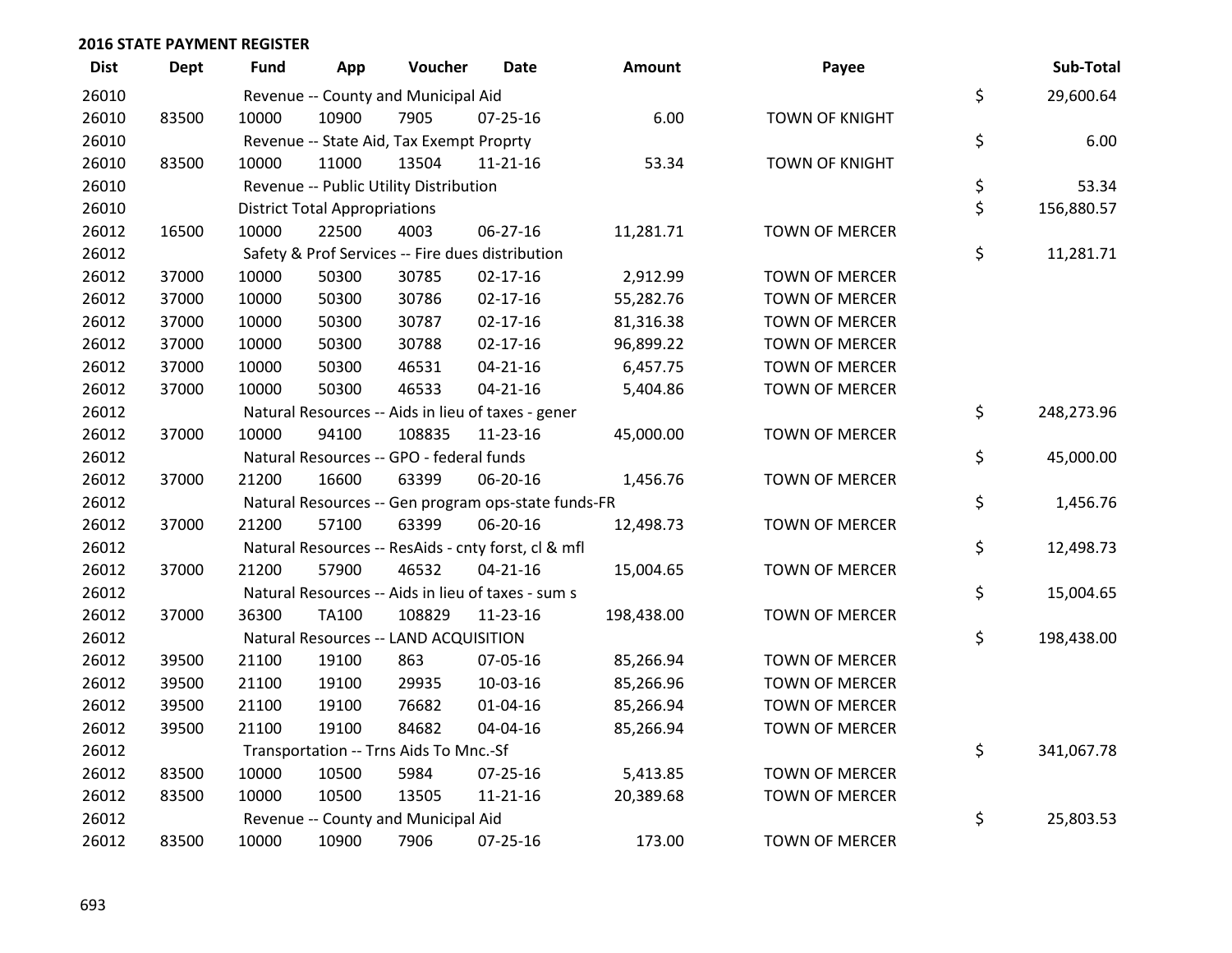| <b>Dist</b> | <b>Dept</b> | <b>Fund</b> | App                                  | Voucher                                             | Date           | <b>Amount</b> | Payee                 | Sub-Total        |
|-------------|-------------|-------------|--------------------------------------|-----------------------------------------------------|----------------|---------------|-----------------------|------------------|
| 26012       |             |             |                                      | Revenue -- State Aid, Tax Exempt Proprty            |                |               |                       | \$<br>173.00     |
| 26012       | 83500       | 10000       | 11000                                | 13505                                               | $11 - 21 - 16$ | 10,476.07     | <b>TOWN OF MERCER</b> |                  |
| 26012       |             |             |                                      | Revenue -- Public Utility Distribution              |                |               |                       | \$<br>10,476.07  |
| 26012       | 83500       | 10000       | 50100                                | 2537                                                | $01-29-16$     | 134.56        | <b>TOWN OF MERCER</b> |                  |
| 26012       |             |             |                                      | Revenue -- Payments for municipal svcs              |                |               |                       | \$<br>134.56     |
| 26012       |             |             | <b>District Total Appropriations</b> |                                                     |                |               |                       | \$<br>909,608.75 |
| 26014       | 16500       | 10000       | 22500                                | 4004                                                | 06-27-16       | 2,259.47      | TOWN OF OMA           |                  |
| 26014       |             |             |                                      | Safety & Prof Services -- Fire dues distribution    |                |               |                       | \$<br>2,259.47   |
| 26014       | 37000       | 10000       | 50300                                | 29203                                               | $02 - 12 - 16$ | 793.60        | TOWN OF OMA           |                  |
| 26014       | 37000       | 10000       | 50300                                | 29204                                               | $02 - 12 - 16$ | 19,913.00     | TOWN OF OMA           |                  |
| 26014       |             |             |                                      | Natural Resources -- Aids in lieu of taxes - gener  |                |               |                       | \$<br>20,706.60  |
| 26014       | 37000       | 21200       | 16600                                | 63400                                               | 06-20-16       | 3,347.46      | TOWN OF OMA           |                  |
| 26014       |             |             |                                      | Natural Resources -- Gen program ops-state funds-FR |                |               |                       | \$<br>3,347.46   |
| 26014       | 37000       | 21200       | 57100                                | 63400                                               | 06-20-16       | 6,864.38      | TOWN OF OMA           |                  |
| 26014       |             |             |                                      | Natural Resources -- ResAids - cnty forst, cl & mfl |                |               |                       | \$<br>6,864.38   |
| 26014       | 37000       | 21200       | 57900                                | 46577                                               | $04 - 21 - 16$ | 5.01          | TOWN OF OMA           |                  |
| 26014       | 37000       | 21200       | 57900                                | 46578                                               | $04 - 21 - 16$ | 1,409.62      | TOWN OF OMA           |                  |
| 26014       |             |             |                                      | Natural Resources -- Aids in lieu of taxes - sum s  |                |               |                       | \$<br>1,414.63   |
| 26014       | 37000       | 21200       | 58900                                | 102300                                              | 11-18-16       | 3,103.09      | TOWN OF OMA           |                  |
| 26014       |             |             |                                      | Natural Resources -- Resource aids - distribution o |                |               |                       | \$<br>3,103.09   |
| 26014       | 39500       | 21100       | 19100                                | 864                                                 | 07-05-16       | 31,295.92     | TOWN OF OMA           |                  |
| 26014       | 39500       | 21100       | 19100                                | 29936                                               | 10-03-16       | 31,295.94     | TOWN OF OMA           |                  |
| 26014       | 39500       | 21100       | 19100                                | 76683                                               | $01 - 04 - 16$ | 31,295.92     | TOWN OF OMA           |                  |
| 26014       | 39500       | 21100       | 19100                                | 84683                                               | 04-04-16       | 31,295.92     | TOWN OF OMA           |                  |
| 26014       |             |             |                                      | Transportation -- Trns Aids To Mnc.-Sf              |                |               |                       | \$<br>125,183.70 |
| 26014       | 83500       | 10000       | 10500                                | 5985                                                | $07 - 25 - 16$ | 1,182.37      | TOWN OF OMA           |                  |
| 26014       | 83500       | 10000       | 10500                                | 13506                                               | 11-21-16       | 6,606.74      | TOWN OF OMA           |                  |
| 26014       |             |             |                                      | Revenue -- County and Municipal Aid                 |                |               |                       | \$<br>7,789.11   |
| 26014       | 83500       | 10000       | 11000                                | 13506                                               | 11-21-16       | 88.44         | TOWN OF OMA           |                  |
| 26014       |             |             |                                      | Revenue -- Public Utility Distribution              |                |               |                       | \$<br>88.44      |
| 26014       |             |             | <b>District Total Appropriations</b> |                                                     |                |               |                       | \$<br>170,756.88 |
| 26016       | 16500       | 10000       | 22500                                | 4005                                                | 06-27-16       | 445.49        | <b>TOWN OF PENCE</b>  |                  |
| 26016       |             |             |                                      | Safety & Prof Services -- Fire dues distribution    |                |               |                       | \$<br>445.49     |
| 26016       | 37000       | 10000       | 50300                                | 30559                                               | $02 - 17 - 16$ | 3,406.53      | <b>TOWN OF PENCE</b>  |                  |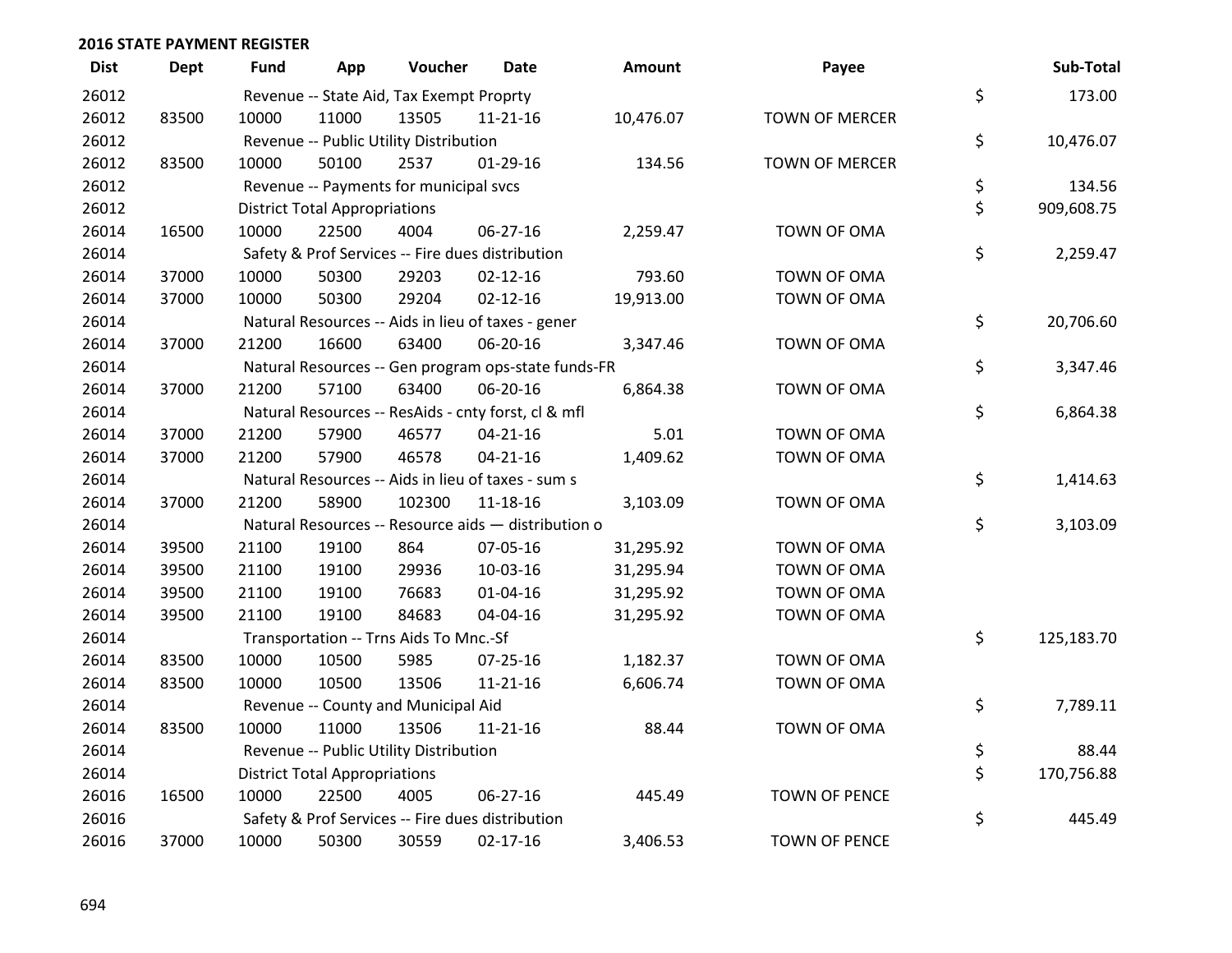| <b>Dist</b> | <b>Dept</b> | <b>Fund</b> | App                                  | Voucher                                  | <b>Date</b>                                         | Amount    | Payee                | Sub-Total        |
|-------------|-------------|-------------|--------------------------------------|------------------------------------------|-----------------------------------------------------|-----------|----------------------|------------------|
| 26016       |             |             |                                      |                                          | Natural Resources -- Aids in lieu of taxes - gener  |           |                      | \$<br>3,406.53   |
| 26016       | 37000       | 21200       | 16600                                | 63401                                    | 06-20-16                                            | 491.28    | <b>TOWN OF PENCE</b> |                  |
| 26016       |             |             |                                      |                                          | Natural Resources -- Gen program ops-state funds-FR |           |                      | \$<br>491.28     |
| 26016       | 37000       | 21200       | 57100                                | 63401                                    | 06-20-16                                            | 4,386.30  | <b>TOWN OF PENCE</b> |                  |
| 26016       |             |             |                                      |                                          | Natural Resources -- ResAids - cnty forst, cl & mfl |           |                      | \$<br>4,386.30   |
| 26016       | 39500       | 21100       | 19100                                | 865                                      | 07-05-16                                            | 12,022.92 | <b>TOWN OF PENCE</b> |                  |
| 26016       | 39500       | 21100       | 19100                                | 29937                                    | 10-03-16                                            | 12,022.92 | <b>TOWN OF PENCE</b> |                  |
| 26016       | 39500       | 21100       | 19100                                | 76684                                    | $01 - 04 - 16$                                      | 12,022.92 | <b>TOWN OF PENCE</b> |                  |
| 26016       | 39500       | 21100       | 19100                                | 84684                                    | 04-04-16                                            | 12,022.92 | <b>TOWN OF PENCE</b> |                  |
| 26016       |             |             |                                      | Transportation -- Trns Aids To Mnc.-Sf   |                                                     |           |                      | \$<br>48,091.68  |
| 26016       | 83500       | 10000       | 10500                                | 5986                                     | $07 - 25 - 16$                                      | 6,616.18  | <b>TOWN OF PENCE</b> |                  |
| 26016       | 83500       | 10000       | 10500                                | 13507                                    | $11 - 21 - 16$                                      | 37,491.69 | <b>TOWN OF PENCE</b> |                  |
| 26016       |             |             |                                      | Revenue -- County and Municipal Aid      |                                                     |           |                      | \$<br>44,107.87  |
| 26016       | 83500       | 10000       | 10900                                | 7907                                     | $07 - 25 - 16$                                      | 4.00      | <b>TOWN OF PENCE</b> |                  |
| 26016       |             |             |                                      | Revenue -- State Aid, Tax Exempt Proprty |                                                     |           |                      | \$<br>4.00       |
| 26016       |             |             | <b>District Total Appropriations</b> |                                          |                                                     |           |                      | \$<br>100,933.15 |
| 26018       | 16500       | 10000       | 22500                                | 4006                                     | 06-27-16                                            | 600.82    | TOWN OF SAXON        |                  |
| 26018       |             |             |                                      |                                          | Safety & Prof Services -- Fire dues distribution    |           |                      | \$<br>600.82     |
| 26018       | 37000       | 10000       | 50300                                | 30822                                    | $02 - 17 - 16$                                      | 23,939.65 | TOWN OF SAXON        |                  |
| 26018       |             |             |                                      |                                          | Natural Resources -- Aids in lieu of taxes - gener  |           |                      | \$<br>23,939.65  |
| 26018       | 37000       | 21200       | 16600                                | 63402                                    | 06-20-16                                            | 1,017.02  | TOWN OF SAXON        |                  |
| 26018       |             |             |                                      |                                          | Natural Resources -- Gen program ops-state funds-FR |           |                      | \$<br>1,017.02   |
| 26018       | 37000       | 21200       | 57100                                | 63402                                    | 06-20-16                                            | 5,097.12  | TOWN OF SAXON        |                  |
| 26018       |             |             |                                      |                                          | Natural Resources -- ResAids - cnty forst, cl & mfl |           |                      | \$<br>5,097.12   |
| 26018       | 37000       | 21200       | 58900                                | 102301                                   | 11-18-16                                            | 1,000.26  | TOWN OF SAXON        |                  |
| 26018       |             |             |                                      |                                          | Natural Resources -- Resource aids - distribution o |           |                      | \$<br>1,000.26   |
| 26018       | 39500       | 21100       | 19100                                | 866                                      | 07-05-16                                            | 21,342.88 | TOWN OF SAXON        |                  |
| 26018       | 39500       | 21100       | 19100                                | 29938                                    | 10-03-16                                            | 21,342.90 | TOWN OF SAXON        |                  |
| 26018       | 39500       | 21100       | 19100                                | 76685                                    | $01 - 04 - 16$                                      | 21,342.88 | TOWN OF SAXON        |                  |
| 26018       | 39500       | 21100       | 19100                                | 84685                                    | 04-04-16                                            | 21,342.88 | TOWN OF SAXON        |                  |
| 26018       |             |             |                                      | Transportation -- Trns Aids To Mnc.-Sf   |                                                     |           |                      | \$<br>85,371.54  |
| 26018       | 83500       | 10000       | 10500                                | 5987                                     | $07 - 25 - 16$                                      | 7,628.26  | TOWN OF SAXON        |                  |
| 26018       | 83500       | 10000       | 10500                                | 13508                                    | $11 - 21 - 16$                                      | 40,203.68 | <b>TOWN OF SAXON</b> |                  |
| 26018       |             |             |                                      | Revenue -- County and Municipal Aid      |                                                     |           |                      | \$<br>47,831.94  |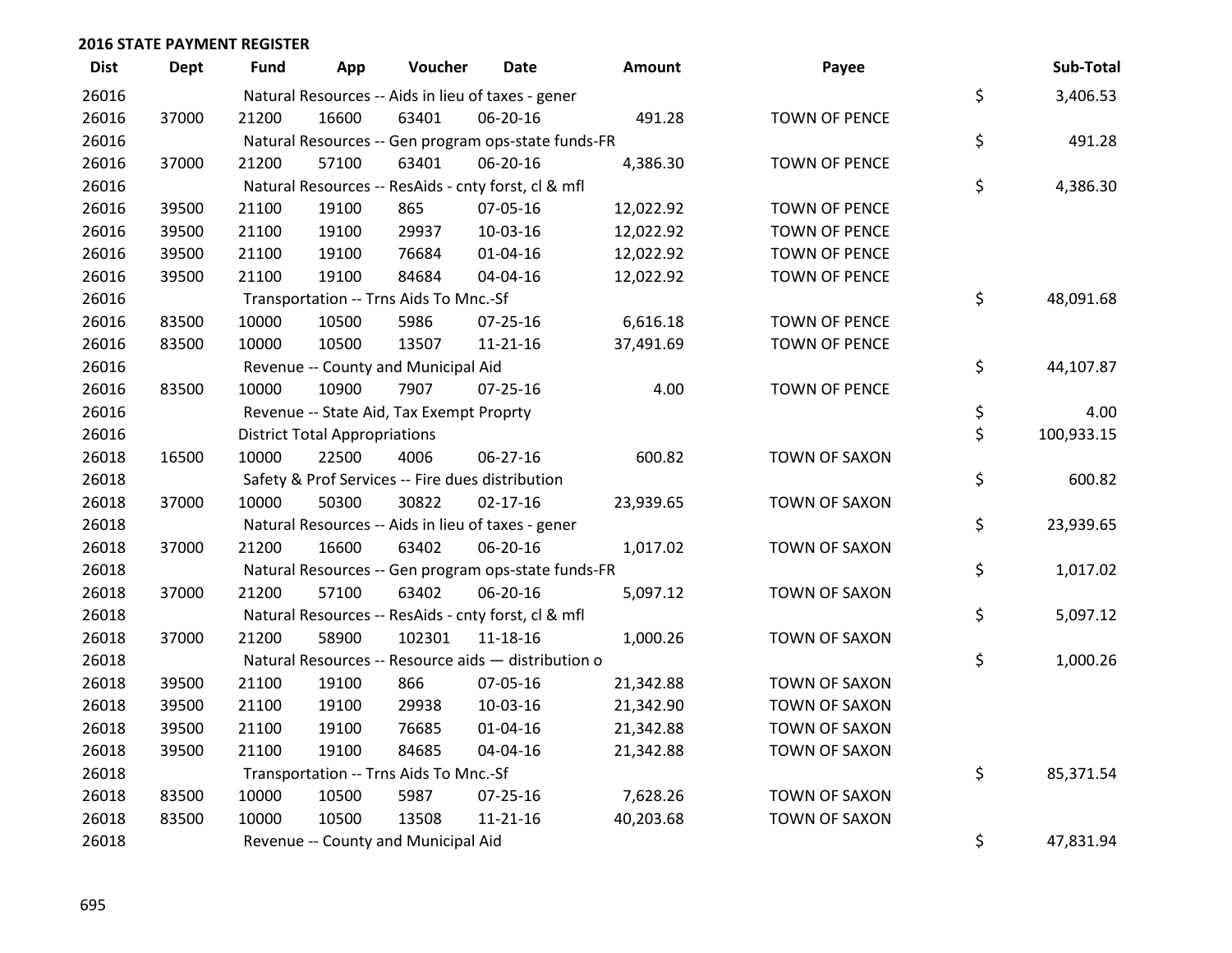| <b>Dist</b> | <b>Dept</b> | <b>Fund</b> | App                                  | Voucher                                             | Date           | Amount     | Payee                  | Sub-Total        |
|-------------|-------------|-------------|--------------------------------------|-----------------------------------------------------|----------------|------------|------------------------|------------------|
| 26018       | 83500       | 10000       | 11000                                | 13508                                               | $11 - 21 - 16$ | 900.20     | <b>TOWN OF SAXON</b>   |                  |
| 26018       |             |             |                                      | Revenue -- Public Utility Distribution              |                |            |                        | \$<br>900.20     |
| 26018       |             |             | <b>District Total Appropriations</b> |                                                     |                |            |                        | \$<br>165,758.55 |
| 26020       | 16500       | 10000       | 22500                                | 4007                                                | 06-27-16       | 3,256.95   | <b>TOWN OF SHERMAN</b> |                  |
| 26020       |             |             |                                      | Safety & Prof Services -- Fire dues distribution    |                |            |                        | \$<br>3,256.95   |
| 26020       | 37000       | 10000       | 50300                                | 30465                                               | $02 - 17 - 16$ | 3,121.10   | TOWN OF SHERMAN        |                  |
| 26020       | 37000       | 10000       | 50300                                | 30466                                               | $02 - 17 - 16$ | 2,478.24   | TOWN OF SHERMAN        |                  |
| 26020       | 37000       | 10000       | 50300                                | 30467                                               | $02 - 17 - 16$ | 24,713.66  | <b>TOWN OF SHERMAN</b> |                  |
| 26020       | 37000       | 10000       | 50300                                | 30468                                               | $02 - 17 - 16$ | 145,200.99 | TOWN OF SHERMAN        |                  |
| 26020       | 37000       | 10000       | 50300                                | 45334                                               | $04 - 21 - 16$ | 32.00      | <b>TOWN OF SHERMAN</b> |                  |
| 26020       | 37000       | 10000       | 50300                                | 45336                                               | $04 - 21 - 16$ | 8,749.76   | TOWN OF SHERMAN        |                  |
| 26020       | 37000       | 10000       | 50300                                | 45337                                               | $04 - 21 - 16$ | 268.03     | TOWN OF SHERMAN        |                  |
| 26020       | 37000       | 10000       | 50300                                | 45338                                               | $04 - 21 - 16$ | 7,712.38   | TOWN OF SHERMAN        |                  |
| 26020       |             |             |                                      | Natural Resources -- Aids in lieu of taxes - gener  |                |            |                        | \$<br>192,276.16 |
| 26020       | 37000       | 21200       | 16600                                | 63403                                               | 06-20-16       | 1,912.94   | TOWN OF SHERMAN        |                  |
| 26020       |             |             |                                      | Natural Resources -- Gen program ops-state funds-FR |                |            |                        | \$<br>1,912.94   |
| 26020       | 37000       | 21200       | 57100                                | 63403                                               | 06-20-16       | 1,889.44   | <b>TOWN OF SHERMAN</b> |                  |
| 26020       |             |             |                                      | Natural Resources -- ResAids - cnty forst, cl & mfl |                |            |                        | \$<br>1,889.44   |
| 26020       | 37000       | 21200       | 57900                                | 45332                                               | $04 - 21 - 16$ | 4,330.71   | <b>TOWN OF SHERMAN</b> |                  |
| 26020       | 37000       | 21200       | 57900                                | 45333                                               | $04 - 21 - 16$ | 7,917.91   | TOWN OF SHERMAN        |                  |
| 26020       | 37000       | 21200       | 57900                                | 45335                                               | $04 - 21 - 16$ | 3.20       | TOWN OF SHERMAN        |                  |
| 26020       |             |             |                                      | Natural Resources -- Aids in lieu of taxes - sum s  |                |            |                        | \$<br>12,251.82  |
| 26020       | 37000       | 21200       | 58900                                | 102302                                              | 11-18-16       | 1,925.44   | <b>TOWN OF SHERMAN</b> |                  |
| 26020       |             |             |                                      | Natural Resources -- Resource aids - distribution o |                |            |                        | \$<br>1,925.44   |
| 26020       | 39500       | 21100       | 19100                                | 867                                                 | 07-05-16       | 24,563.31  | TOWN OF SHERMAN        |                  |
| 26020       | 39500       | 21100       | 19100                                | 29939                                               | 10-03-16       | 24,563.31  | <b>TOWN OF SHERMAN</b> |                  |
| 26020       | 39500       | 21100       | 19100                                | 76686                                               | 01-04-16       | 24,563.31  | TOWN OF SHERMAN        |                  |
| 26020       | 39500       | 21100       | 19100                                | 84686                                               | 04-04-16       | 24,563.31  | TOWN OF SHERMAN        |                  |
| 26020       |             |             |                                      | Transportation -- Trns Aids To Mnc.-Sf              |                |            |                        | \$<br>98,253.24  |
| 26020       | 83500       | 10000       | 10500                                | 5988                                                | 07-25-16       | 1,247.54   | <b>TOWN OF SHERMAN</b> |                  |
| 26020       | 83500       | 10000       | 10500                                | 13509                                               | $11 - 21 - 16$ | 7,069.42   | TOWN OF SHERMAN        |                  |
| 26020       |             |             |                                      | Revenue -- County and Municipal Aid                 |                |            |                        | \$<br>8,316.96   |
| 26020       | 83500       | 10000       | 10900                                | 7908                                                | $07 - 25 - 16$ | 5.00       | <b>TOWN OF SHERMAN</b> |                  |
| 26020       |             |             |                                      | Revenue -- State Aid, Tax Exempt Proprty            |                |            |                        | \$<br>5.00       |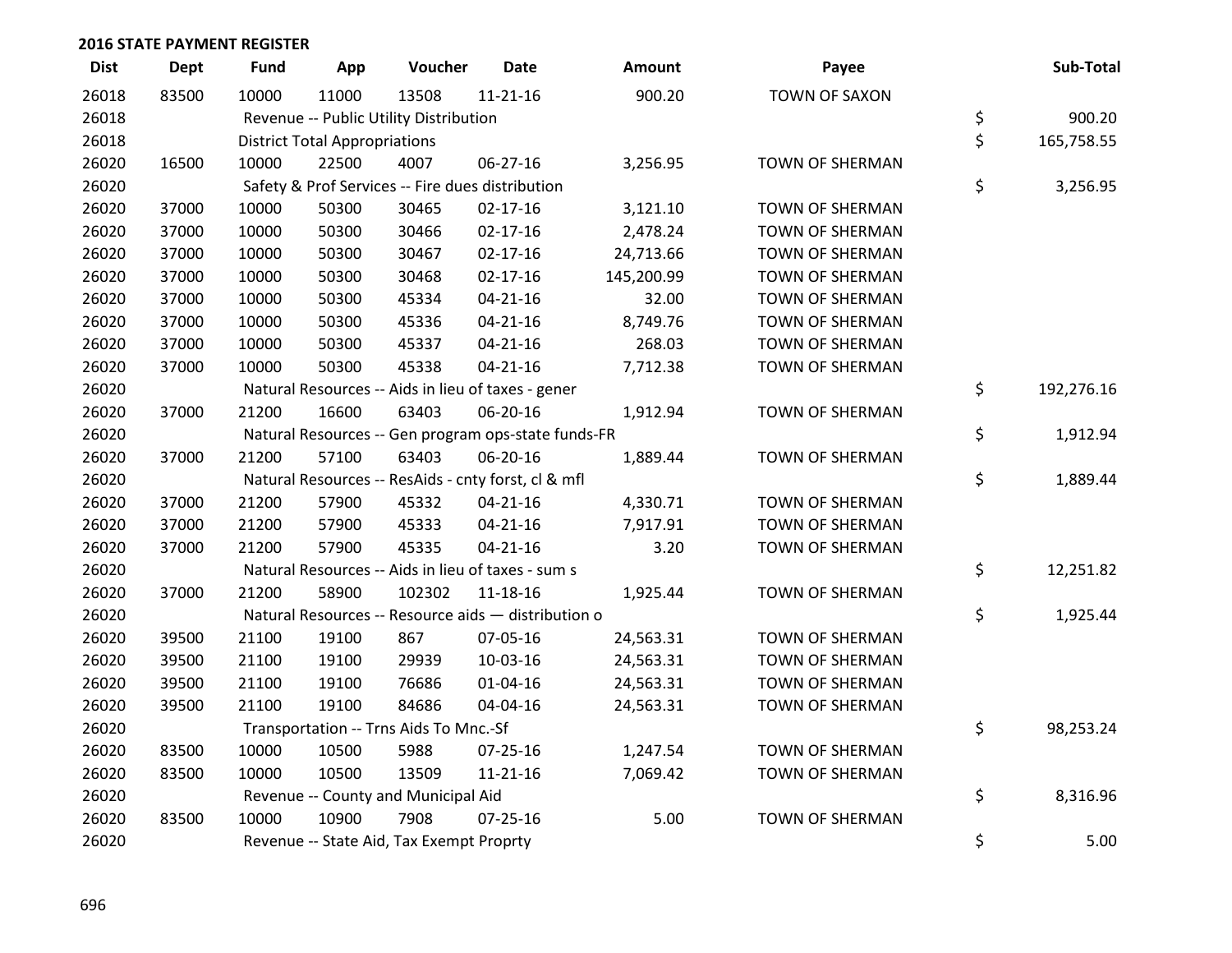| <b>Dist</b> | <b>Dept</b> | <b>Fund</b>                                      | App   | Voucher                                | <b>Date</b>    | <b>Amount</b> | Payee                 |    | Sub-Total  |
|-------------|-------------|--------------------------------------------------|-------|----------------------------------------|----------------|---------------|-----------------------|----|------------|
| 26020       |             | <b>District Total Appropriations</b>             | \$    | 320,087.95                             |                |               |                       |    |            |
| 26236       | 16500       | 10000                                            | 22500 | 4008                                   | 06-27-16       | 2,669.09      | <b>CITY OF HURLEY</b> |    |            |
| 26236       |             | Safety & Prof Services -- Fire dues distribution |       |                                        |                |               |                       |    | 2,669.09   |
| 26236       | 39500       | 21100                                            | 18500 | 57068                                  | 12-01-16       | 329.92        | <b>CITY OF HURLEY</b> |    |            |
| 26236       | 39500       | 21100                                            | 18500 | 57069                                  | 12-01-16       | 290.92        | <b>CITY OF HURLEY</b> |    |            |
| 26236       | 39500       | 21100                                            | 18500 | 57070                                  | 12-01-16       | 202.92        | <b>CITY OF HURLEY</b> |    |            |
| 26236       | 39500       | 21100                                            | 18500 | 58807                                  | 12-05-16       | 570.80        | <b>CITY OF HURLEY</b> |    |            |
| 26236       | 39500       | 21100                                            | 18500 | 58891                                  | 12-05-16       | 9,869.00      | <b>CITY OF HURLEY</b> |    |            |
| 26236       | 39500       | 21100                                            | 18500 | 63850                                  | 12-22-16       | 652.08        | <b>CITY OF HURLEY</b> |    |            |
| 26236       | 39500       | 21100                                            | 18500 | 63914                                  | 12-22-16       | 4,999.00      | <b>CITY OF HURLEY</b> |    |            |
| 26236       | 39500       | 21100                                            | 18500 | 69826                                  | 12-30-16       | 863.37        | <b>CITY OF HURLEY</b> |    |            |
| 26236       | 39500       | 21100                                            | 18500 | 69829                                  | 12-30-16       | 925.88        | <b>CITY OF HURLEY</b> |    |            |
| 26236       | 39500       | 21100                                            | 18500 | 69830                                  | 12-30-16       | 915.96        | <b>CITY OF HURLEY</b> |    |            |
| 26236       | 39500       | 21100                                            | 18500 | 69831                                  | 12-30-16       | 423.52        | <b>CITY OF HURLEY</b> |    |            |
| 26236       |             |                                                  |       | Transportation -- Hwy Sfty Loc Aid Ffd |                |               |                       | \$ | 20,043.37  |
| 26236       | 39500       | 21100                                            | 19100 | 868                                    | 07-05-16       | 40,075.82     | <b>CITY OF HURLEY</b> |    |            |
| 26236       | 39500       | 21100                                            | 19100 | 29940                                  | 10-03-16       | 40,075.84     | <b>CITY OF HURLEY</b> |    |            |
| 26236       |             | Transportation -- Trns Aids To Mnc.-Sf           |       |                                        |                |               |                       |    | 80,151.66  |
| 26236       | 39500       | 21100                                            | 18500 | 83745                                  | 06-07-16       | 728.32        | TREAS CITY HURLEY     |    |            |
| 26236       | 39500       | 21100                                            | 18500 | 83745                                  | 06-07-16       | 861.72        | TREAS CITY HURLEY     |    |            |
| 26236       | 39500       | 21100                                            | 18500 | 83745                                  | 06-07-16       | 923.80        | TREAS CITY HURLEY     |    |            |
| 26236       | 39500       | 21100                                            | 18500 | 83745                                  | 06-07-16       | 931.24        | TREAS CITY HURLEY     |    |            |
| 26236       | 39500       | 21100                                            | 18500 | 83745                                  | 06-07-16       | 1,007.16      | TREAS CITY HURLEY     |    |            |
| 26236       | 39500       | 21100                                            | 18500 | 83745                                  | 06-07-16       | 1,049.76      | TREAS CITY HURLEY     |    |            |
| 26236       | 39500       | 21100                                            | 18500 | 83745                                  | 06-07-16       | 1,126.72      | TREAS CITY HURLEY     |    |            |
| 26236       |             |                                                  |       | Transportation -- Hwy Sfty Loc Aid Ffd |                |               |                       | \$ | 6,628.72   |
| 26236       | 39500       | 21100                                            | 19100 | 76687                                  | $01 - 04 - 16$ | 40,075.82     | <b>CITY OF HURLEY</b> |    |            |
| 26236       | 39500       | 21100                                            | 19100 | 84687                                  | 04-04-16       | 40,075.82     | <b>CITY OF HURLEY</b> |    |            |
| 26236       |             |                                                  |       | Transportation -- Trns Aids To Mnc.-Sf |                |               |                       | \$ | 80,151.64  |
| 26236       | 45500       | 10000                                            | 23100 | 20951                                  | 12-16-16       | 640.00        | <b>CITY OF HURLEY</b> |    |            |
| 26236       |             | Justice -- Law enforcement train, local          |       |                                        |                |               |                       |    | 640.00     |
| 26236       | 83500       | 10000                                            | 10500 | 5989                                   | 07-25-16       | 142,444.42    | <b>CITY OF HURLEY</b> |    |            |
| 26236       | 83500       | 10000                                            | 10500 | 13510                                  | $11 - 21 - 16$ | 533,127.87    | <b>CITY OF HURLEY</b> |    |            |
| 26236       |             | Revenue -- County and Municipal Aid              |       |                                        |                |               |                       | \$ | 675,572.29 |